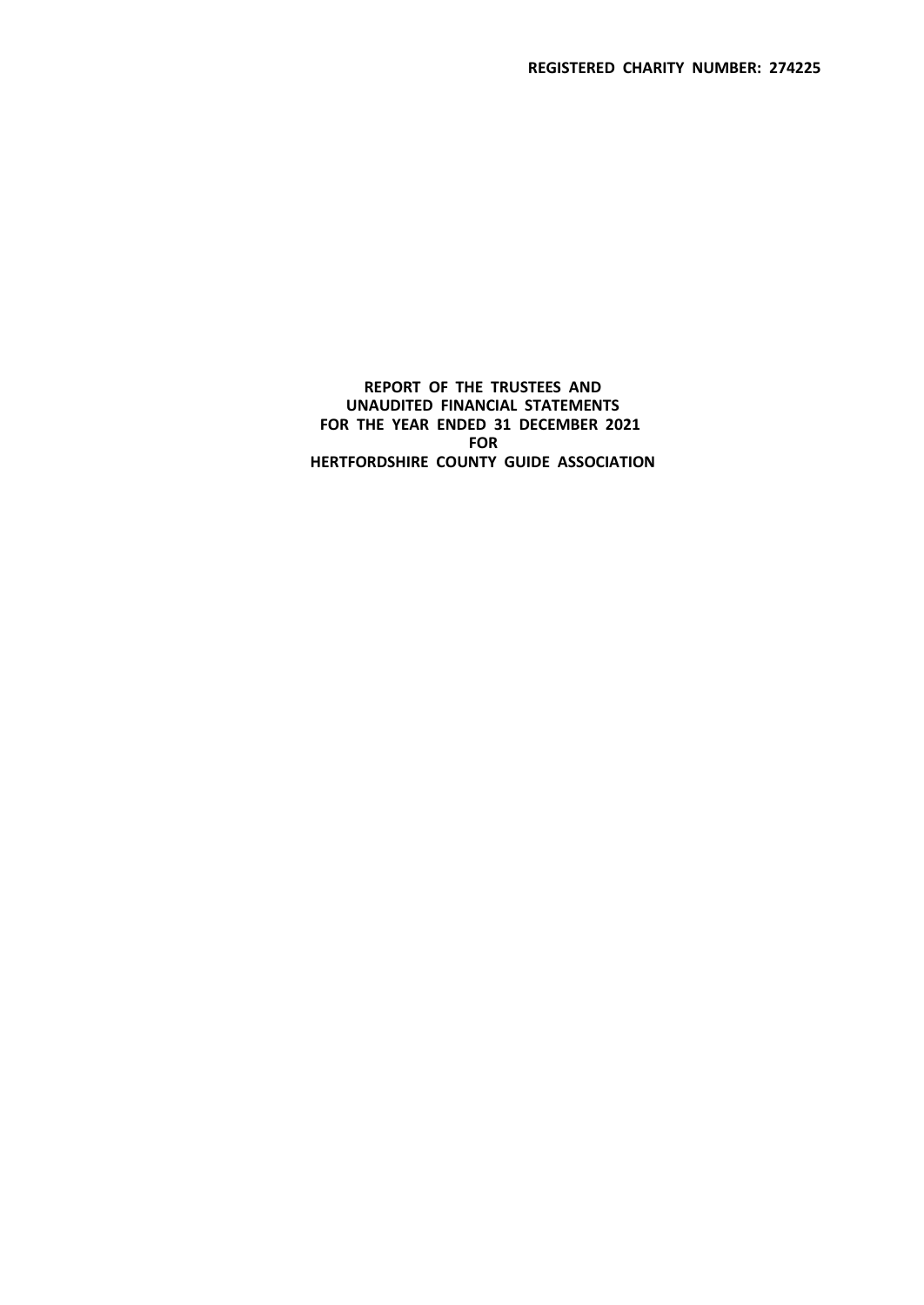## **CONTENTS OF THE FINANCIAL STATEMENTS FOR THE YEAR ENDED 31 DECEMBER 2021**

|                                            | Page       |
|--------------------------------------------|------------|
| <b>Report of the Trustees</b>              | $1$ to $2$ |
| Independent Examiner's Report              | 3          |
| <b>Statement of Financial Activities</b>   | 4          |
| <b>Balance Sheet</b>                       | 5          |
| Notes to the Financial Statements          | 6 to 13    |
| Detailed Statement of Financial Activities | 14 to 15   |
| <b>County Treasurer's Report</b>           | 16         |
| Report of the County Commissioner          | 17 to 26   |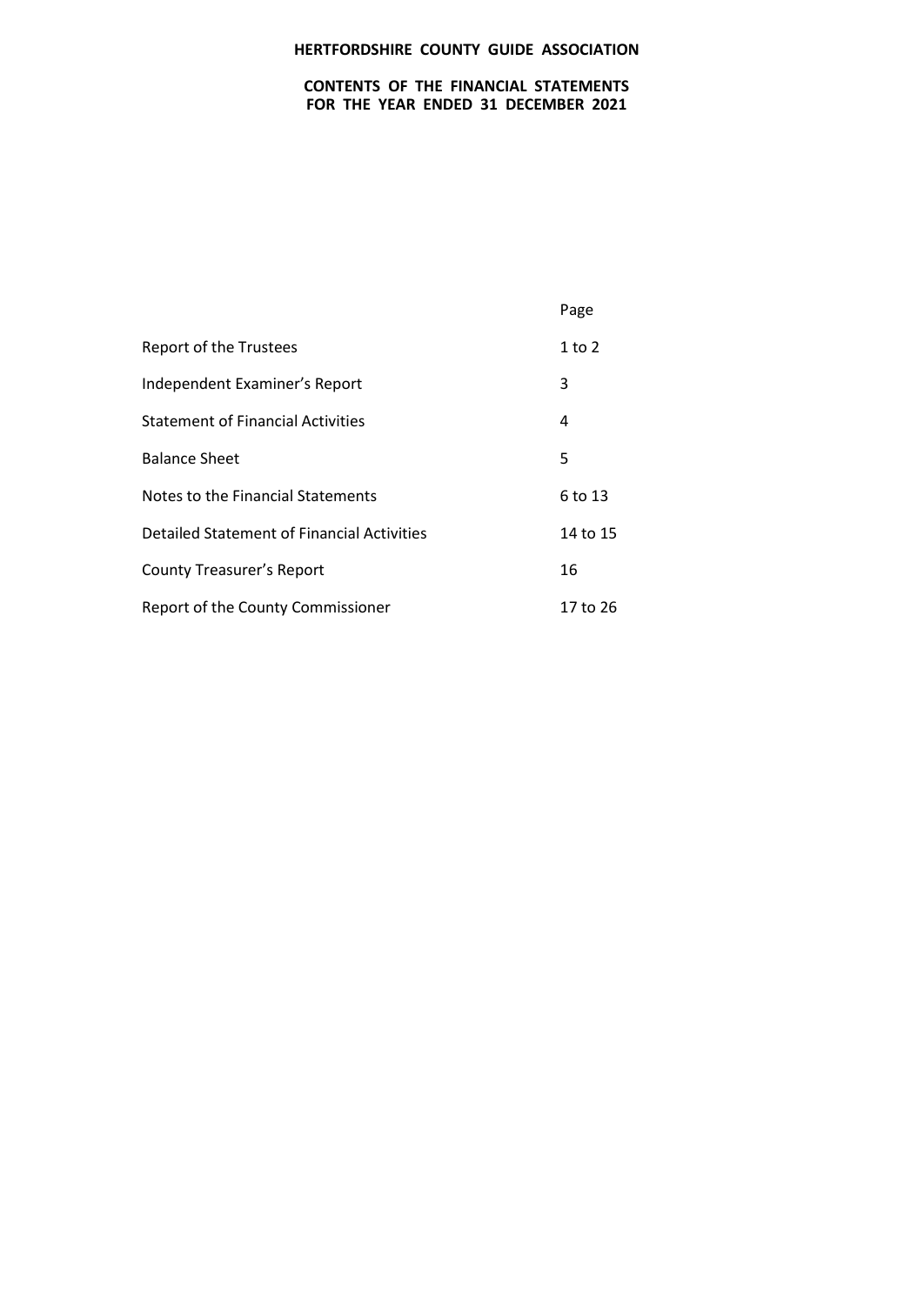### **REPORT OF THE TRUSTEES FOR THE YEAR ENDED 31 DECEMBER 2021**

The trustees present their report with the financial statements of the charity for the year ended 31 December 2021. The trustees have adopted the provisions of Accounting and Reporting by Charities: Statement of Recommended Practice applicable to charities preparing their accounts in accordance with the Financial Reporting Standard applicable in the UK and Republic of Ireland (FRS 102) (effective 1 January 2019).

### **OBJECTIVES AND ACTIVITIES**

### **Objectives and Aims**

Hertfordshire County Guides Association known as Girlguiding Hertfordshire is registered with the Charity Commission (No: 274225) and is governed by Royal Charter dated 14 December 1922. As a Charity it is committed to promote Guiding within the County. Hertfordshire Guides adhere to the aims and objectives of The Guide Association as set out in the Policy Statement. The trustees confirm that they have referred to the guidance contained in the Charity Commission general guidance on public benefit when reviewing the charity's aims and objectives and in planning future activities.

### **Girlguiding - Policy Statement**

Girlguiding Hertfordshire is an operating name of the Guide Association, Hertfordshire, and is part of Girlguiding, the operating name of the Guide Association.

### **Statement of Purpose**

Girlguiding enables girls and young women to develop their potential and to make a difference to the world.

### **Aim of Guiding**

Guiding offers girls and young women opportunities to:

- \* be challenged by new adventures and experiences and achieve a sense of pride in accomplishment
- \* develop self-awareness, self-respect and self-confidence
- \* develop a personal faith and values to give life meaning and direction
- \* think for themselves, govern themselves and make their own decisions
- \* make friends and have fun in the family of Guiding
- develop a sense of tolerance, justice, kindness and honour
- \* learn teamwork and acquire leadership skills, working with and for others to appreciate the environment and how to live in it
- \* understand about the world, its people and cultures

#### **Method**

Guiding uses a method with five distinct elements that interlink:

- \* Guides work together in small groups
- \* Guides are encouraged to govern themselves and make their own decisions
- \* Guides have a balanced and varied programme
- \* Guides care for the individual
- \* Guides share a commitment to a common standard

### **Membership**

Girlguiding is open and inclusive for girls and women from all faiths, cultures and races. The extensive, balanced and varied programme in all sections of Guiding, cover the five outcomes outlined in 'Every Child Matters'.

### **The Sections**

Guiding takes place in four sections: Rainbow Guide: from fifth birthday Brownie Guide: from seventh Birthday Guide: from tenth birthday Senior Section: from fourteenth to twenty-sixth birthday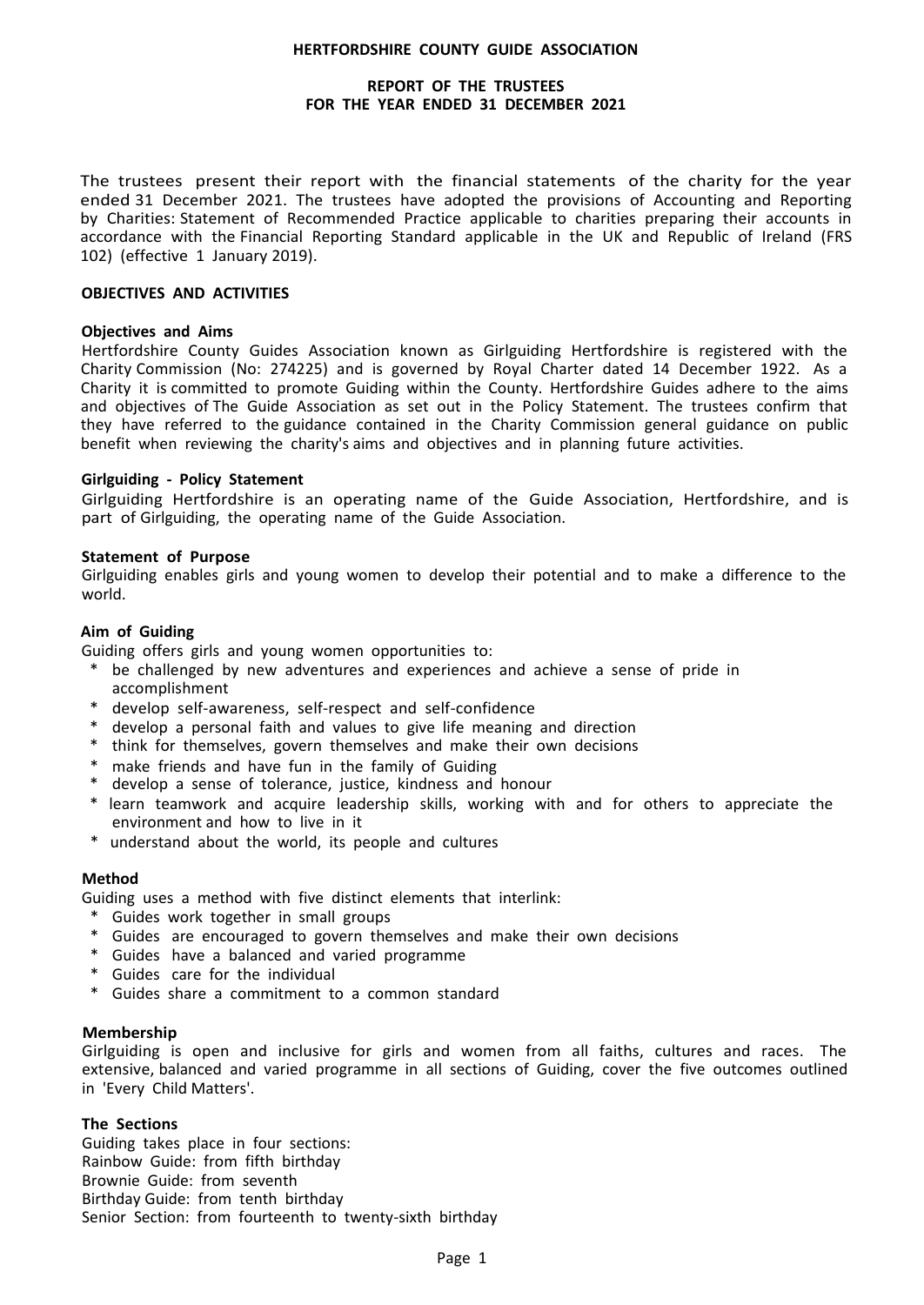### **REPORT OF THE TRUSTEES FOR THE YEAR ENDED 31 DECEMBER 2021**

#### **STRUCTURE, GOVERNANCE AND MANAGEMENT**

#### **Governing document**

The charity is controlled by its governing document, a deed of trust, and constitutes an unincorporated charity.

### **Recruitment and appointment of new trustees**

Potential new Trustees are nominated by members of the County Guide Association to the County Commissioner whose duties include the appointment of new Trustees. Before making an appointment, consultation with senior members of the Association is undertaken. The nominee is then approached to ascertain their willingness to become a Trustee and the role and importance of the position is explained. Upon acceptance of the appointment, the nominee is offered Commissioner training.

# **REFERENCE AND ADMINISTRATIVE DETAILS**

**Registered Charity number** 274225

### **Principal address**

County Office Hertfordshire Guide Centre Cottered Buntingford Hertfordshire SG9 9QP

### **Trustees**

| Mrs J Maskrey |                           |
|---------------|---------------------------|
| Mrs A Johns   |                           |
| Mrs L O'Bryan |                           |
| Mrs P Hills   | (Retired on 01/08/2021)   |
| Mrs J North   | (Retired on 17/11/2021)   |
| Miss A Perry  | (Retired on 01/08/2021)   |
| Mrs J Smith   |                           |
| Mrs S Sayce   |                           |
| Mrs J Wheeler |                           |
| Mrs K Hunter  |                           |
| Mrs R Ashdown |                           |
| Mrs T Cornish | (Retired on 01/11/2021)   |
| Mrs S Settle  |                           |
| Mrs C Hildrop |                           |
| Ms S Hill     |                           |
| Mrs P Botten  | (Retired on 01/06/2021)   |
| Miss E Wilson |                           |
| Mrs J Eavis   |                           |
| Mrs J Bushe   | (Appointed on 15/04/2021) |
| Ms N Weisfled | (Appointed on 17/11/2021) |
|               |                           |

### **Independent examiner**

Mercer & Hole Accountants 72 London Road St Albans Hertfordshire AL1 1NS

Approved by order of the board of trustees on 28<sup>th</sup> April 2022 and signed on its behalf by: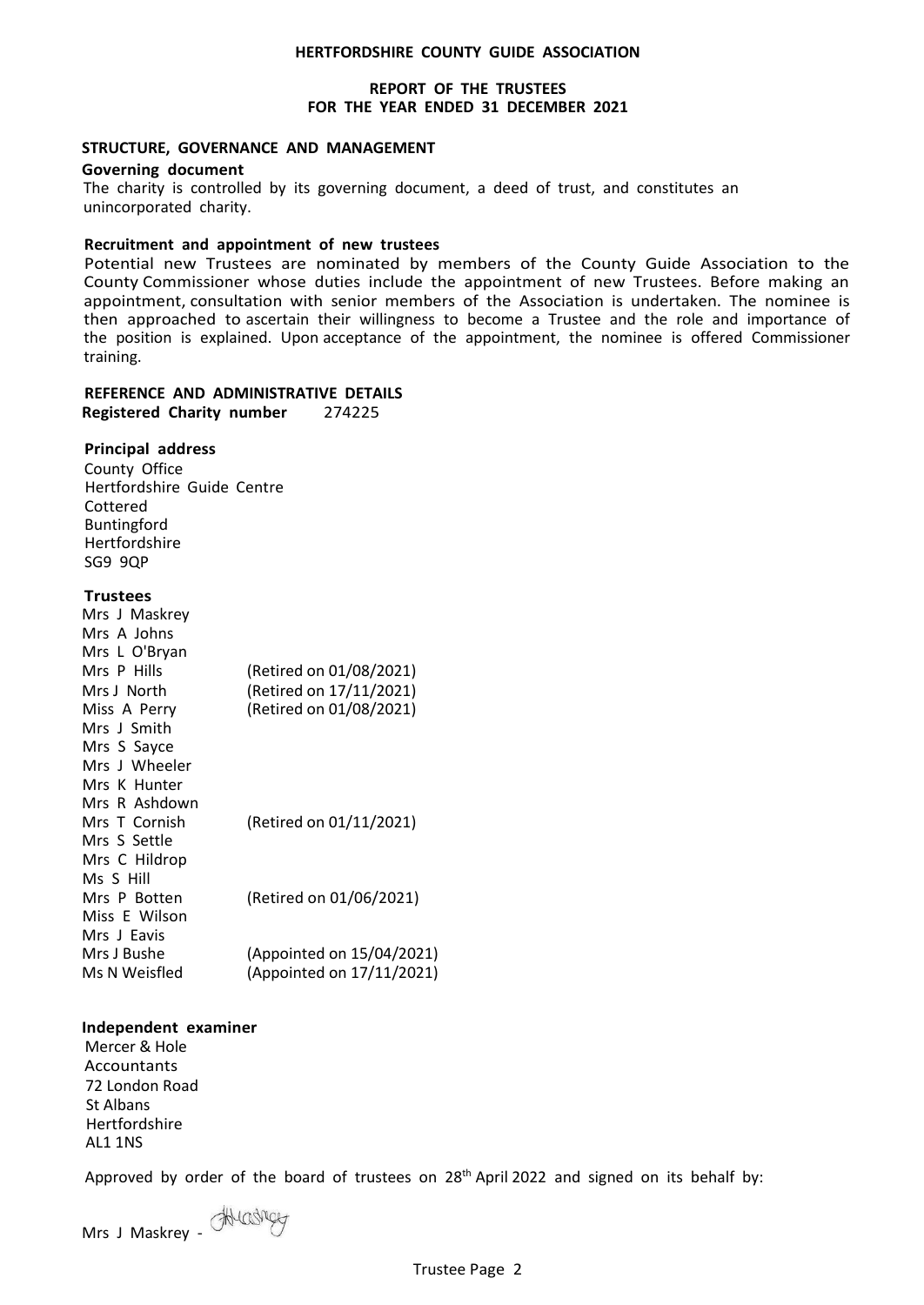#### **INDEPENDENT EXAMINER'S REPORT TO THE TRUSTEES OF HERTFORDSHIRE COUNTY GUIDE ASSOCIATION**

### **Independent examiner's report to the trustees of Hertfordshire County Guide Association**

I report to the charity trustees on my examination of the accounts of the Hertfordshire County Guide Association (the Trust) for the year ended 31 December 2021.

#### **Responsibilities and basis of report**

As the charity trustees of the Trust you are responsible for the preparation of the accounts in accordance with the requirements of the Charities Act 2011 ('the Act').

**I** report in respect of my examination of the Trust's accounts carried out under section 145 of the Act and in carrying out my examination **I** have followed all applicable Directions given by the Charity Commission under section 145(5)(b) of the Act.

### **Independent examiner's statement**

I have completed my examination. I confirm that no material matters have come to my attention in connection with the examination giving me cause to believe that in any material respect:

1. accounting records were not kept in respect of the Trust as required by section 130 of the Act;

or<br>2 2. the accounts do not accord with those records; or

3. the accounts do not comply with the applicable requirements concerning the form and content of

accounts set out in the Charities (Accounts and Reports) Regulations 2008 other than any requirement that the accounts give a true and fair view which is not a matter considered as part of an independent examination.

I confirm that there are no other matters to which your attention should be drawn to enable a proper understanding of the accounts to be reached.

Steve Robinson FCA Mercer & Hole Chartered Accountants 72 London Road St Albans Hertfordshire AL1 1NS

Date: 17 May 2022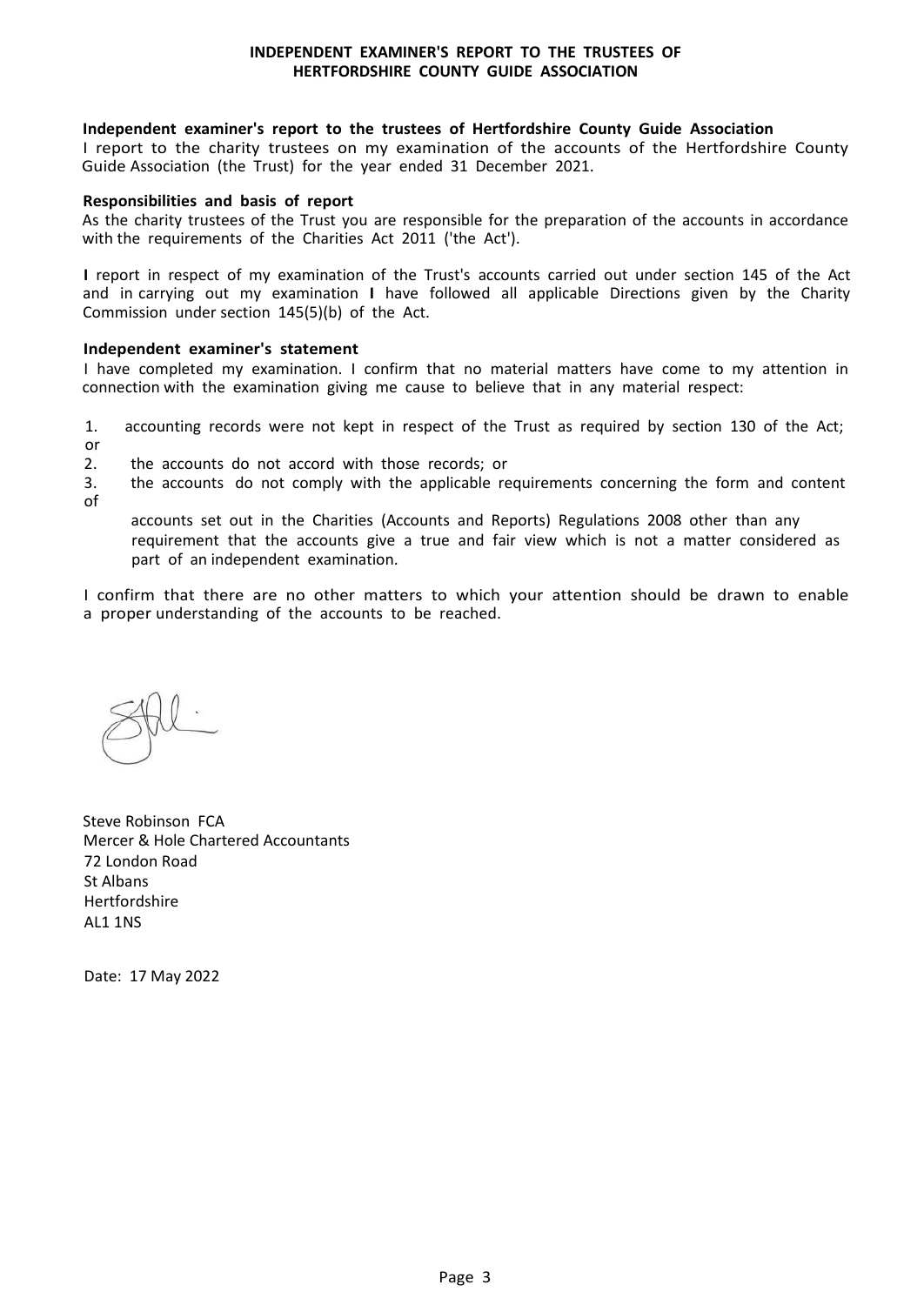# **STATEMENT OF FINANCIAL ACTIVITIES FOR THE YEAR ENDED 31 DECEMBER 2021**

|                                                                                                                               |                     | <b>Funds</b>            | <b>Unrestricted Restricted</b><br>funds | 2021<br><b>Total funds</b> | 2020<br>Total funds        |
|-------------------------------------------------------------------------------------------------------------------------------|---------------------|-------------------------|-----------------------------------------|----------------------------|----------------------------|
|                                                                                                                               | <b>Notes</b>        | £                       | £                                       | £                          | £                          |
| <b>INCOME AND ENDOWMENTS FROM</b><br>Donations and legacies<br><b>Charitable activities</b>                                   |                     | 37,988                  | 17,331                                  | 55,319                     | 48,681                     |
| Direct charitable activities<br>Other charitable activities                                                                   |                     | 58,388                  | 10,817                                  | 10,817<br>58,388           | 17,068<br>93,734           |
| Other trading activities<br>Investment income                                                                                 | $\overline{2}$<br>3 | 31,912<br>106           | $\overline{a}$                          | 31,912<br><u>106</u>       | 17,411<br>170              |
| <b>Total</b>                                                                                                                  |                     | 128,394                 | 28,148                                  | 156,542                    | 177,064                    |
| <b>EXPENDITURE ON</b><br><b>Charitable activities</b><br>Direct charitable activities<br>Other charitable activities<br>Other |                     | 103,499<br><u>1,467</u> | 27,549<br>6,855                         | 27,549<br>110,563<br>1,467 | 32,990<br>105,918<br>6,315 |
|                                                                                                                               |                     | 104,966                 | $\bar{z}$<br>34,404                     | 139,370                    | 145,223                    |
| <b>Total</b><br>NET INCOME/(EXPENDITURE)                                                                                      |                     | 23,428                  | (6, 256)                                | 19,172                     | 31,841                     |
| <b>Transfers between funds</b>                                                                                                |                     | 7,277                   | (7, 277)                                |                            |                            |
| Net movement in funds                                                                                                         |                     | 30,705                  | (13, 533)                               | 17,172                     | 31,841                     |
| <b>RECONCILIATION OF FUNDS</b>                                                                                                |                     |                         |                                         |                            |                            |
| As previously reported                                                                                                        |                     | 429,994                 | 43,970                                  | 473,964                    | 442,123                    |
| <b>TOTAL FUNDS CARRIED FORWARD</b>                                                                                            |                     | 460,699                 | 30,437                                  | 491,136                    | 473,964                    |

The notes form part of these financial statements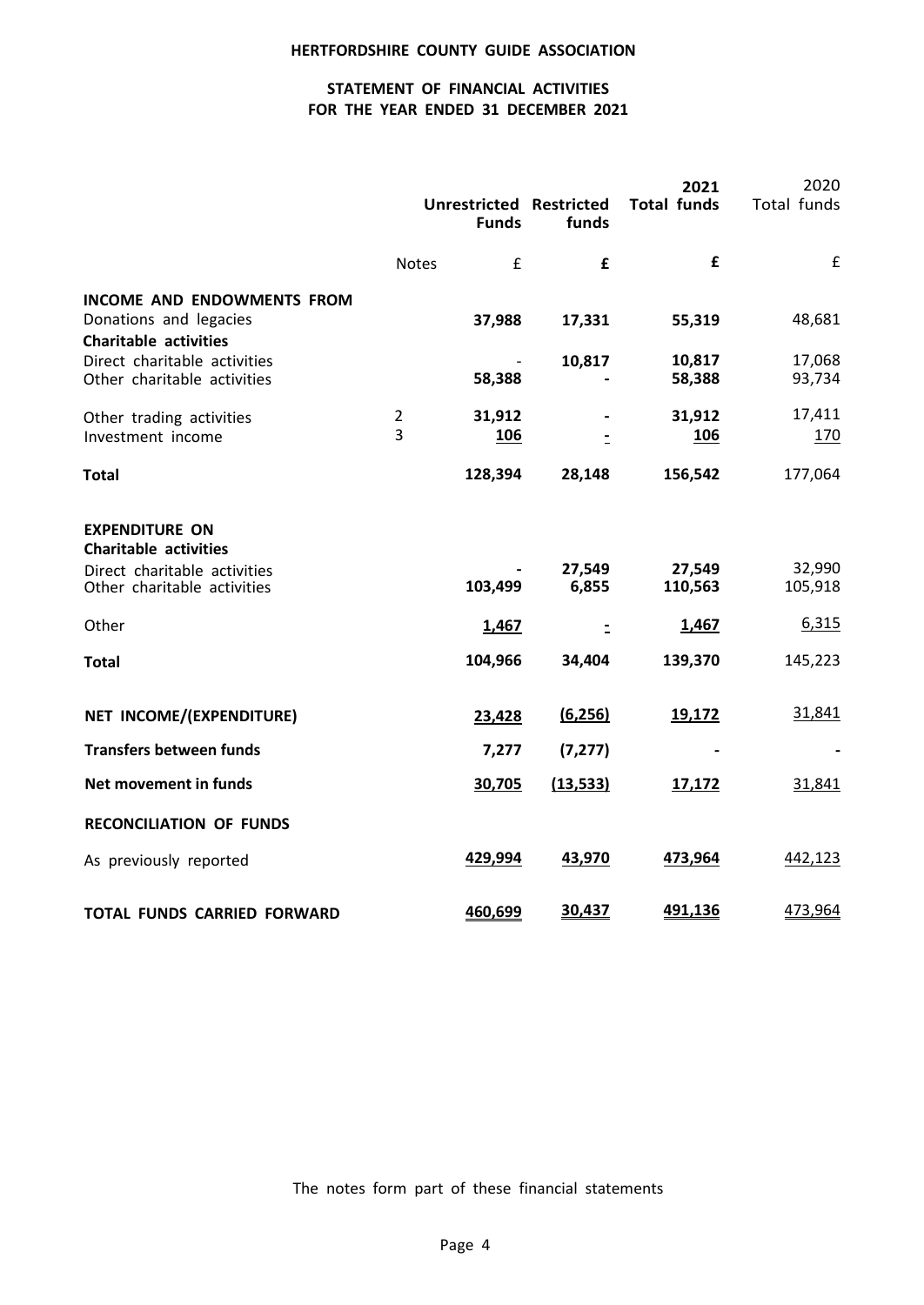### **BALANCE SHEET AT 31 DECEMBER 2021**

|                                                          |              | 2021    | 2020        |
|----------------------------------------------------------|--------------|---------|-------------|
|                                                          | <b>Notes</b> | £       | £           |
| <b>FIXED ASSETS</b><br>Tangible assets                   | 8            | 190,605 | 197,627     |
|                                                          |              |         |             |
| <b>CURRENT ASSETS</b><br><b>Debtors</b>                  | 9            | 1,571   | 13,126      |
| Cash at bank                                             |              | 302,495 | 281,048     |
|                                                          |              |         |             |
|                                                          |              | 304,066 | 294,174     |
| <b>CREDITORS</b>                                         |              |         |             |
| Amounts falling due within one year                      | 10           | (3,535) | (17, 837)   |
|                                                          |              |         |             |
| <b>NET CURRENT ASSETS</b>                                |              | 300,531 | 276,337     |
| TOTAL ASSETS LESS CURRENT                                |              |         |             |
| <b>LIABILITIES</b>                                       |              | 491,136 | 473,964     |
|                                                          |              |         |             |
| <b>NET ASSETS</b>                                        |              | 491,136 | 473,964     |
|                                                          |              |         |             |
| <b>FUNDS</b><br><b>Unrestricted funds:</b>               | 12           |         |             |
| <b>General Fund</b>                                      |              | 377,274 | 352,331     |
| Designated International Camp Fund                       |              | 3,967   | 3,967       |
| <b>Designated Disabilities Fund</b>                      |              | 9,122   | 9,122       |
| <b>Designated Building Equipment Fund</b>                |              |         |             |
| <b>Designated Activity Fund</b>                          |              | 70,091  | 64,574      |
| <b>Designated Adventure Fund</b>                         |              |         |             |
|                                                          |              | 460,454 | 429,994     |
| <b>Restricted funds:</b>                                 |              |         |             |
| <b>Flexible guiding Fund</b>                             |              | 4,760   | 4,460       |
| <b>Sustainability Fund</b>                               |              | 8,448   | 20,658      |
| <b>Restricted donations</b><br><b>International Fund</b> |              | 508     | 508<br>9051 |
| <b>Growing Guides</b>                                    |              | 7,673   |             |
| <b>Training Fund</b>                                     |              |         |             |
| <b>Buildings Fund</b>                                    |              | 9,293   | 9,293       |
|                                                          |              |         |             |
|                                                          |              | 30,682  | 43,970      |
| <b>TOTAL FUNDS</b>                                       |              | 491,136 | 473,964     |

The financial statements were approved by the Board of Trustees on 28<sup>th</sup> April 2022 and were signed on its behalf by:

Hudry

Mrs J Maskrey -Trustee

The notes form part of these financial statements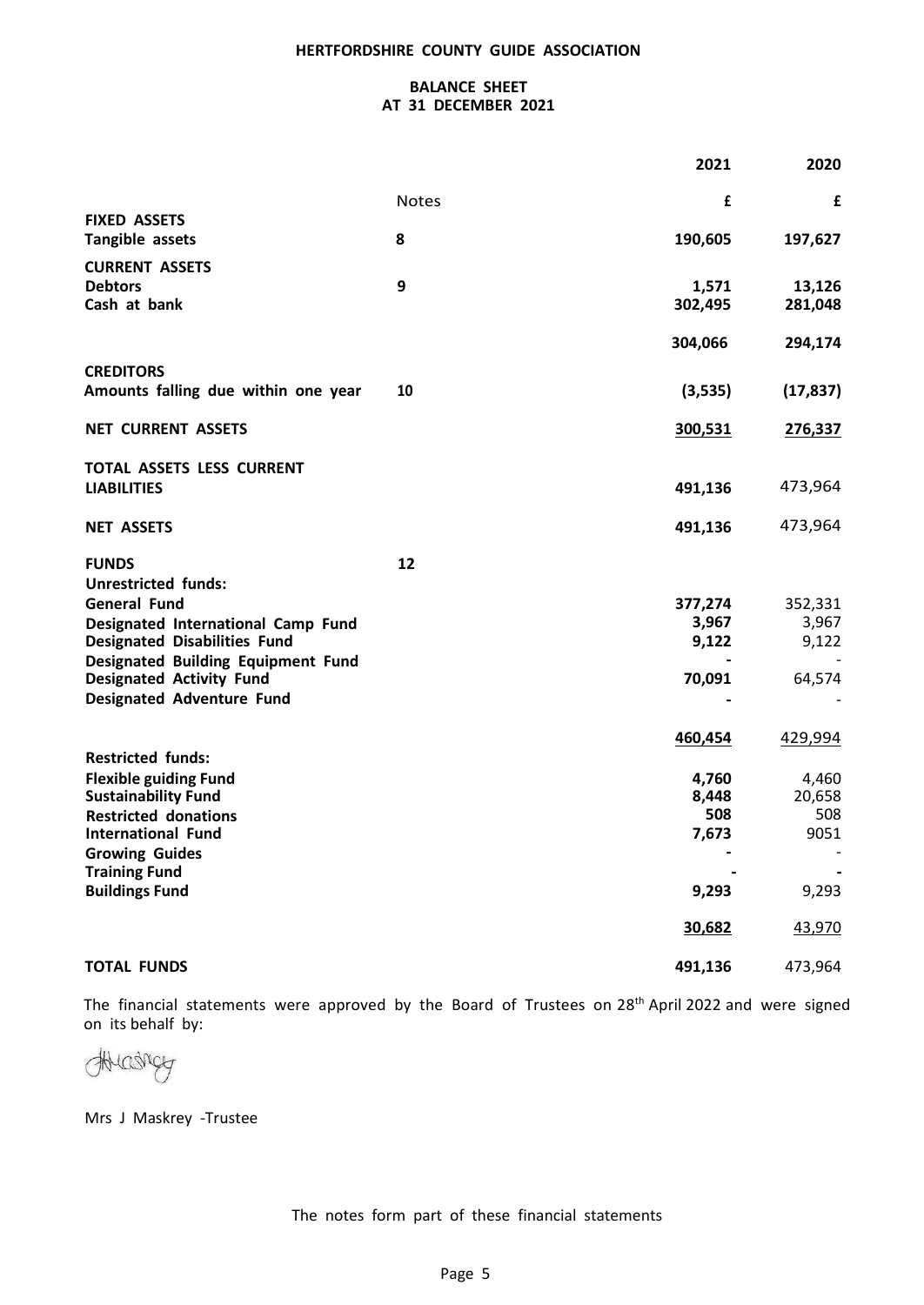### **NOTES TO THE FINANCIAL STATEMENTS FOR THE YEAR ENDED 31 DECEMBER 2021**

#### **1. ACCOUNTING POLICIES**

#### **Basis of preparing the financial statements**

The financial statements of the charity, which is a public benefit entity under FRS 102, have been prepared in accordance with the Charities SORP (FRS 102) 'Accounting and Reporting by Charities: Statement of Recommended Practice applicable to charities preparing their accounts in accordance with the Financial Reporting Standard applicable in the UK and Republic of Ireland (FRS 102) (effective January 2019), Financial Reporting Standard 102 'The Financial Reporting Standard applicable in the UK and Republic of Ireland' and the Charities Act 2011. The financial statements have been prepared under the historical cost convention.

#### **Financial reporting standard 102 - reduced disclosure exemptions**

The charity has taken advantage of the following disclosure exemptions in preparing these financial statements, as permitted by FRS 102 'The Financial Reporting Standard applicable in the UK and Republic of Ireland':

- the requirements of Section 7 Statement of Cash Flows;
- the requirement of Section 3 Financial Statement Presentation paragraph 3.17(d); the requirements of Section 11 Financial Instruments paragraphs 11.41(b), 11.41(c), 11.41(e), 11.41(f), 11.42, 11.44,11.45, 11.47, 11.48(a)(iii), 11.48(a)(iv), 11.48(b) and 11.48(c);
- the requirement of Section 33 Related Party Disclosure paragraph 33.7.

#### **Income**

All income is recognised in the Statement of Financial Activities once the charity has entitlement to the funds, it is probable that the income will be received and the amount can be measured reliably.

Income from grants is recognised on a receivable basis.

#### **Expenditure**

Liabilities are recognised as expenditure as soon as there is a legal or constructive obligation committing the charity to that expenditure, it is probable that a transfer of economic benefits will be required in settlement and the amount of the obligation can be measured reliably. Expenditure is accounted for on an accruals basis and has been classified under headings that aggregate all cost related to the category. Where costs cannot be directly attributed to particular headings they have been allocated to activities on a basis consistent with the use of resources.

#### **Tangible fixed assets**

Depreciation is provided at the following annual rates in order to write off each asset over its estimated useful life.

| Freehold property     | - 2% on cost  |
|-----------------------|---------------|
| Fixtures and fittings | - 20% on cost |

#### **Taxation**

The charity is exempt from tax on its charitable activities.

#### **Fund accounting**

Unrestricted funds can be used in accordance with the charitable objectives at the discretion of the trustees.

Restricted funds can only be used for particular restricted purposes within the objects of the charity. Restrictions arise when specified by the donor or when funds are raised for particular restricted purposes.

Further explanation of the nature and purpose of each fund is included in the notes to the financial statements.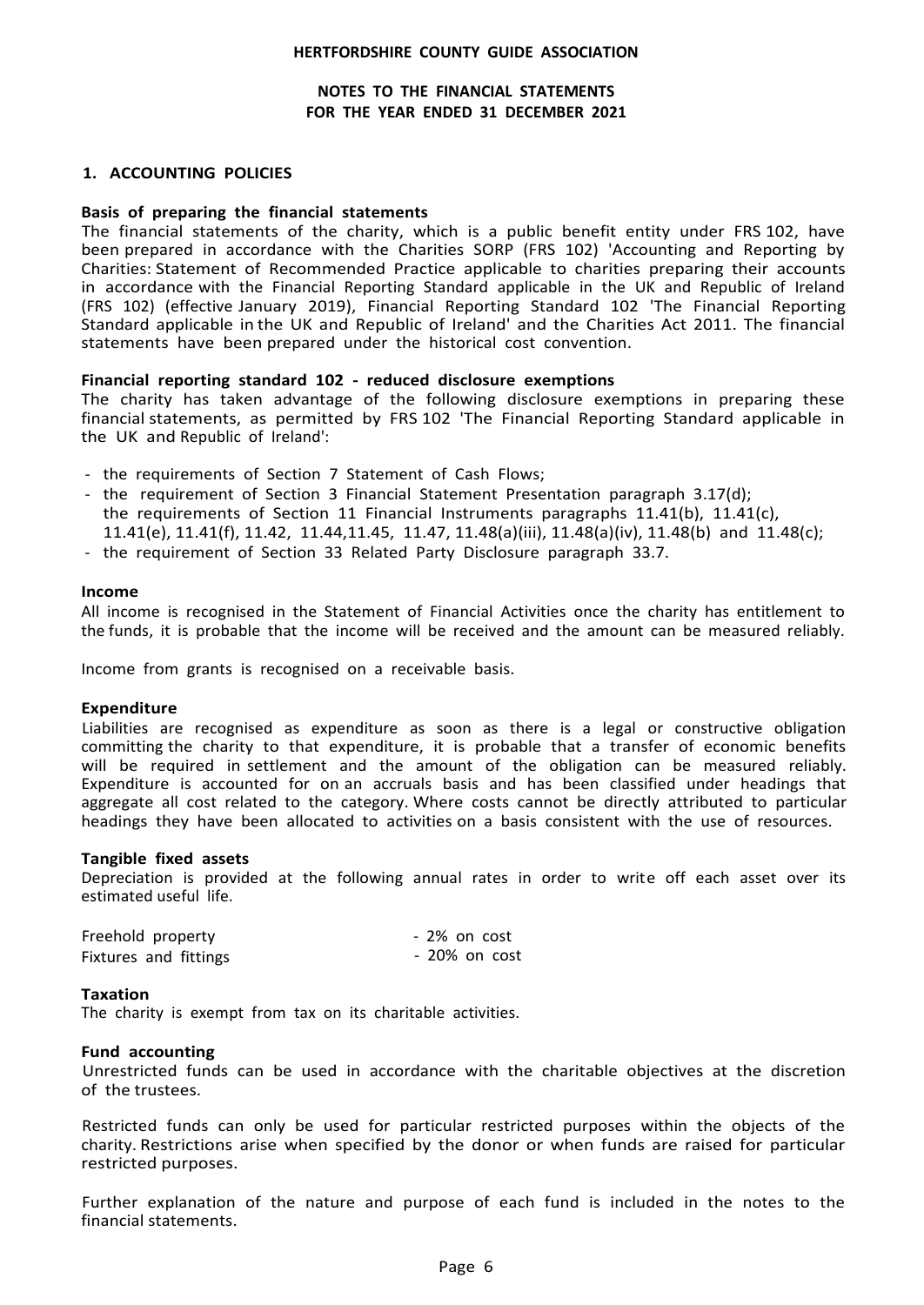### **NOTES TO THE FINANCIAL STATEMENTS - CONTINUED FOR THE YEAR ENDED 31 DECEMBER 2021**

#### **1. ACCOUNTING POLICIES - continued**

# **Pension costs and other post-retirement benefits**

The charity operates a defined contribution pension scheme. Contributions payable to the charity's pension scheme are charged to the Statement of Financial Activities in the period to which they relate.

#### **Grants**

Expenditure on grants is recorded once the Charity has made an unconditional commitment to pay the grant and this has been communicated to the beneficiary or the grant has been paid, whichever is the earlier. The Charity has not made any commitments of more than one year.

#### **2. OTHER TRADING ACTIVITIES**

|    |                          | 2021   | 2020   |
|----|--------------------------|--------|--------|
|    |                          | £      | £      |
|    | Training                 | 744    | 115    |
|    | County Centre            | 10,320 | 8,701  |
|    | Activities for members   | 2,180  | 3,709  |
|    | <b>Badges</b>            | 3,136  | 4,887  |
|    | Other merchandise        |        |        |
|    |                          | 31,912 | 17,411 |
| 3. | <b>INVESTMENT INCOME</b> | 2021   | 2020   |
|    |                          |        |        |
|    |                          | £      | £      |
|    | Interest received        | 106    | 170    |

#### **4. TRUSTEES' REMUNERATION AND BENEFITS**

There were no trustees' remuneration or other benefits for the year ended 31 December 2021 nor for the year ended 31 December 2020.

#### **Trustees' expenses**

20 (2020 - 19) Trustees were reimbursed during the year for directly incurred expenditure totalling £6,726 (2020 - £6,690).

#### **5. STAFF COSTS**

The average monthly number of employees during the year was as follows:

|                            | 2021 | 2020 |
|----------------------------|------|------|
| Accounting and secretarial |      |      |

No employees received emoluments in excess of £60,000.

#### **6. INDEPENDENT EXAMINERS' FEE**

The fee for the independent examination was £3,000 (2020: £3,000).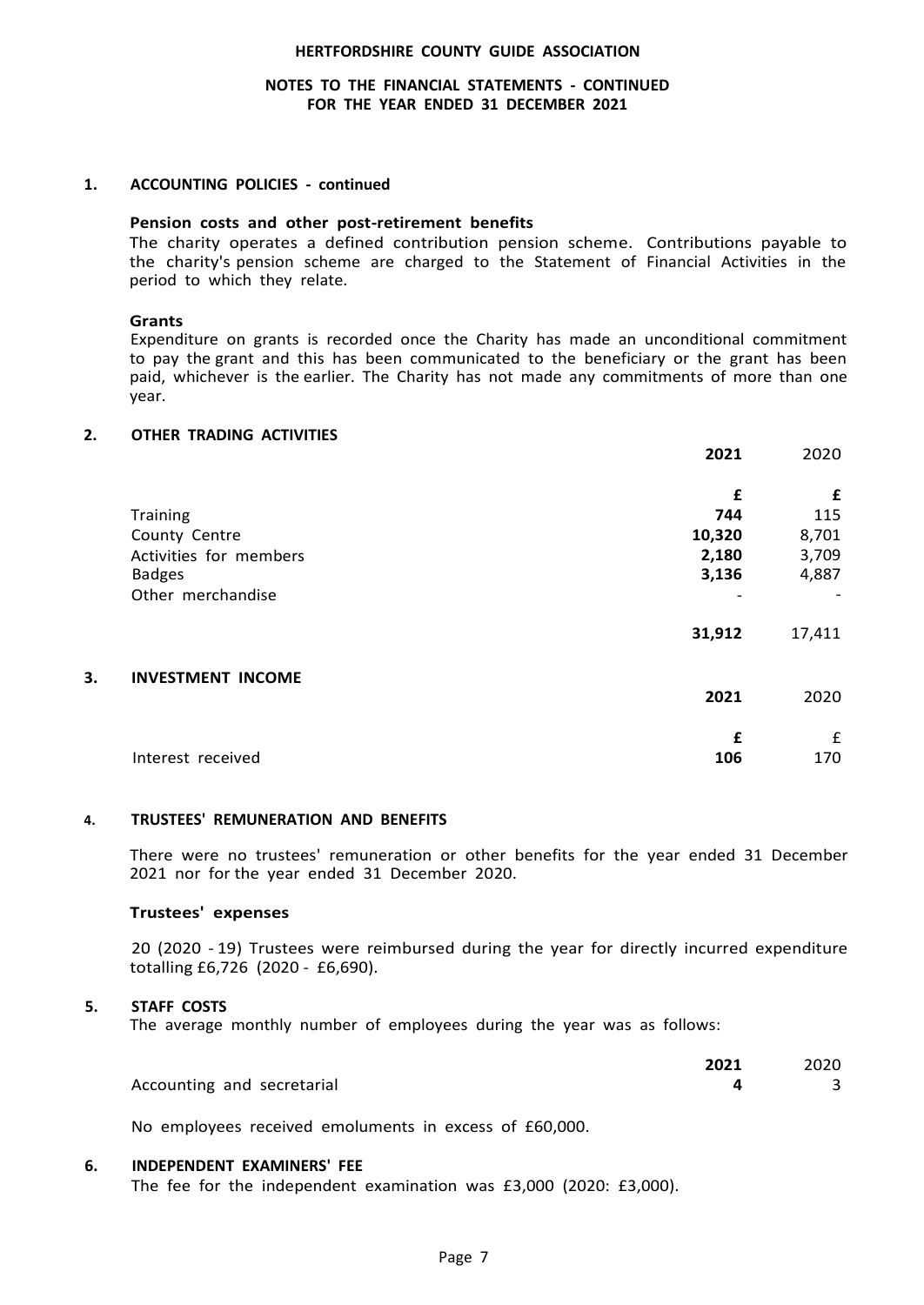### **NOTES TO THE FINANCIAL STATEMENTS - CONTINUED FOR THE YEAR ENDED 31 DECEMBER 2021**

### **7. COMPARATIVES FOR THE STATEMENT OF FINANCIAL ACTIVITIES**

|                                                                                       | <b>Unrestricted</b><br>funds | <b>Restricted</b><br>funds | <b>Total funds</b> |
|---------------------------------------------------------------------------------------|------------------------------|----------------------------|--------------------|
| <b>INCOME AND ENDOWMENTS FROM</b>                                                     | £                            | £                          | £                  |
| Donations and legacies<br><b>Charitable activities</b>                                | 12,160                       | 36,521                     | 48,681             |
| Direct charitable activities<br>Other charitable activities                           | 93,734                       | 17,068                     | 17,068<br>93,734   |
| Other trading activities<br>Investment income                                         | 17,411<br>170                | $\overline{a}$             | 17,411<br>170      |
| <b>Total</b>                                                                          | 123,475                      | 53,589                     | 177,064            |
| <b>EXPENDITURE ON</b><br><b>Charitable activities</b><br>Direct charitable activities |                              | 32,900                     | 32,900             |
| Other charitable activities                                                           | 91,346                       | 14,572                     | 105,918            |
| Other                                                                                 | 6,315                        | Ξ                          | 6,315              |
| <b>Total</b>                                                                          | 97,661                       | 47,562                     | 145,223            |
| NET INCOME/(EXPENDITURE)                                                              | 25,814                       | 6,027                      | 31,841             |
| Transfers between funds                                                               | (600)                        | 600                        |                    |
| Net movement in funds                                                                 | 25,214                       | 6,027                      | 31,841             |
| <b>RECONCILIATION OF FUNDS</b>                                                        |                              |                            |                    |
| Total funds brought forward                                                           | 404,780                      | 37,343                     | 442,123            |
| <b>TOTAL FUNDS CARRIED FORWARD</b>                                                    | 429,994                      | 43,970                     | 473,964            |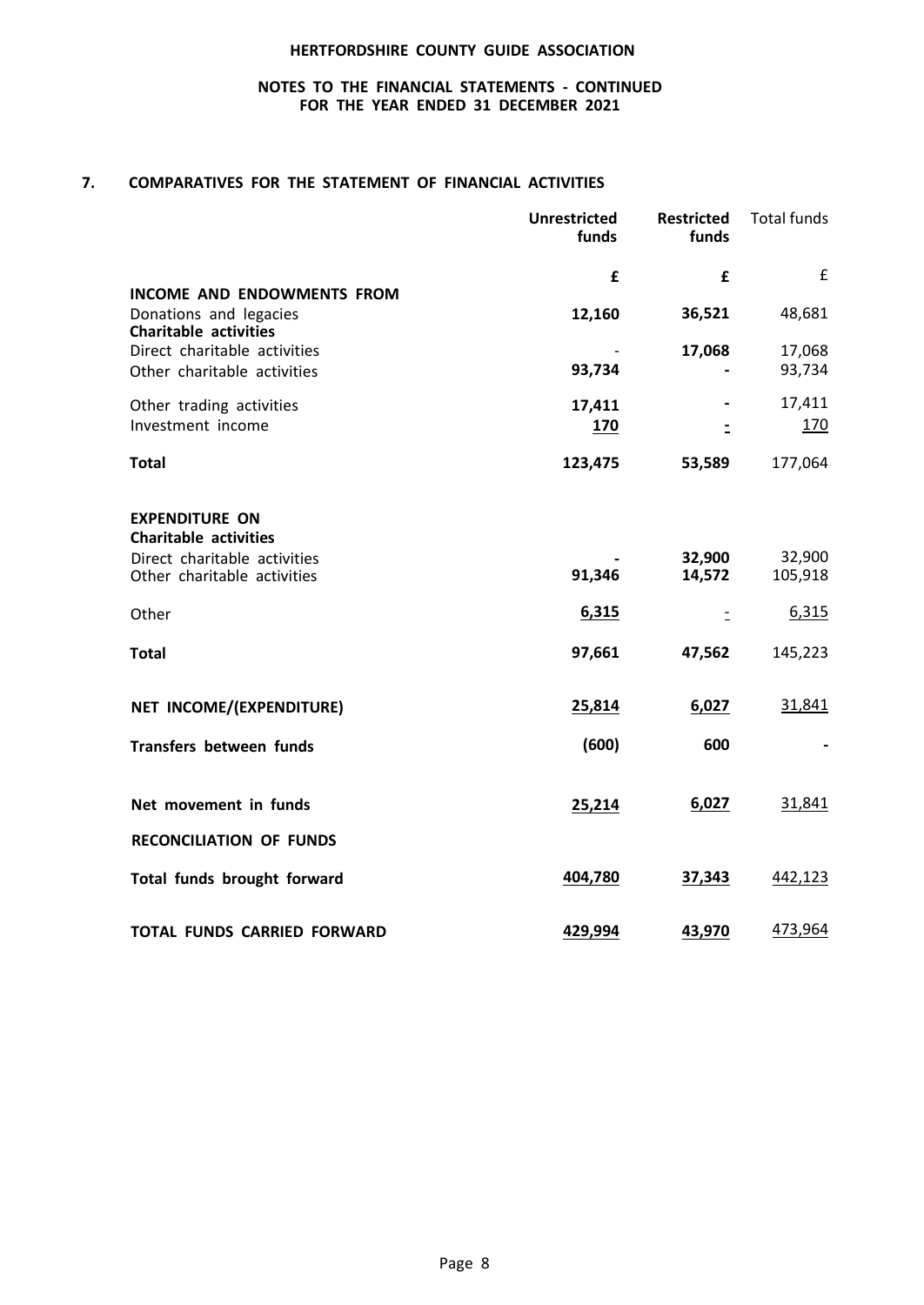### **NOTES TO THE FINANCIAL STATEMENTS - CONTINUED FOR THE YEAR ENDED 31 DECEMBER 2021**

#### **8. TANGIBLE FIXED ASSETS**

|                       | Freehold<br>property<br>£ | <b>Fixtures and</b><br>fittings<br>£ | <b>Totals</b><br>£ |
|-----------------------|---------------------------|--------------------------------------|--------------------|
| <b>COST</b>           |                           |                                      |                    |
| At 1 January 2021     | 339,703                   | 38,593                               | 378,296            |
| Additions             |                           | 1,941                                | 1,941              |
| At 31 December 2021   | 339,703                   | 40,534                               | 380,237            |
| <b>DEPRECIATION</b>   |                           |                                      |                    |
| At 1 January 2021     | 144,425                   | 36,244                               | 180,669            |
| Charge for year       | 7,160                     | 1,803                                | 8,963              |
| At 31 December 2021   | 151,585                   | 38,047                               | 189,632            |
| <b>NET BOOK VALUE</b> |                           |                                      |                    |
| At 31 December 2021   | 188,112                   | 2,487                                | 190,605            |
| At 31 December 2020   | 195,278                   | 2,350                                | 197,627            |

Included in cost or valuation of land and buildings is freehold land of £24,500 (2020 - £24,500) which is not depreciated.

Ownership of Cottered County Centre shown under the heading Freehold Land & Buildings above is registered with Guide Association Trust Corporation who hold the title as Custodian or Holding Trustees for the Hertfordshire County Guides or the Trusts of the Guide Association 1938 Trust Deed.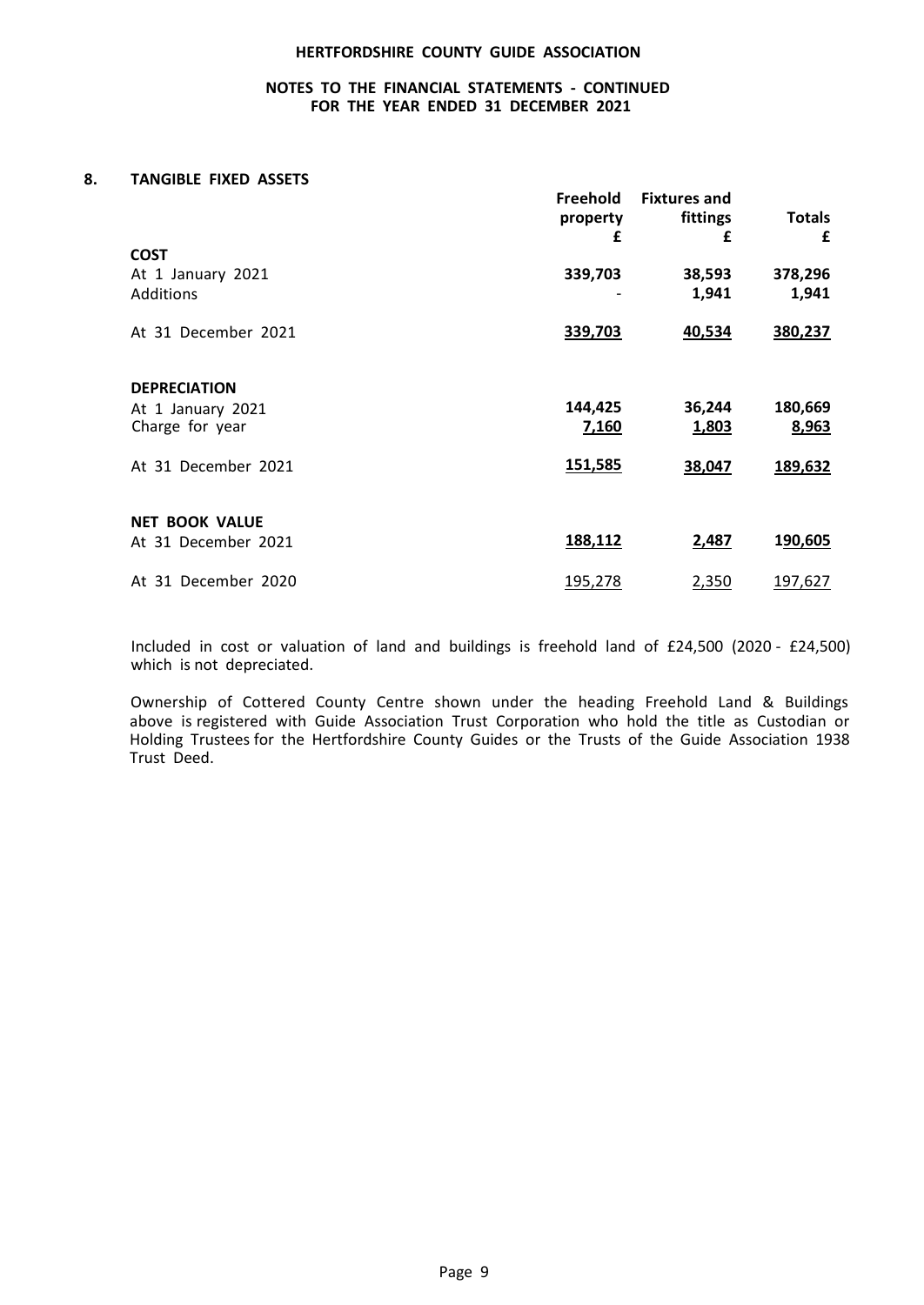### **NOTES TO THE FINANCIAL STATEMENTS - CONTINUED FOR THE YEAR ENDED 31 DECEMBER 2021**

### **9. DEBTORS: AMOUNTS FALLING DUE WITHIN ONE YEAR**

|                                                 | 2021                              | 2020   |
|-------------------------------------------------|-----------------------------------|--------|
| Other debtors<br>Prepayments and accrued income | $\overline{\phantom{0}}$<br>1,571 | 13,126 |
|                                                 | 1,571                             | 13,123 |

## **10. CREDITORS: AMOUNTS FALLING DUE WITHIN ONE YEAR**

|                                     | 2021                    | 2020            |
|-------------------------------------|-------------------------|-----------------|
| Deferred income<br>Accrued expenses | $\blacksquare$<br>3,535 | 11,350<br>6,487 |
|                                     | 3,535                   | 17,837          |

### **11. ANALYSIS OF NET ASSETS BETWEEN FUNDS**

|                                                       | <b>Unrestricted</b><br><b>Funds</b> | <b>Restricted</b><br>funds | 2021<br>Total funds           | 2020<br>Total<br>funds          |
|-------------------------------------------------------|-------------------------------------|----------------------------|-------------------------------|---------------------------------|
| Fixed assets<br>Current assets<br>Current liabilities | 190,605<br>273,384<br>(3,535)       | 30,682                     | 190,605<br>304,066<br>(3,535) | 197,627<br>294,174<br>(17, 837) |
|                                                       | 460,454                             | 30,682                     | 491.136                       | 473.964                         |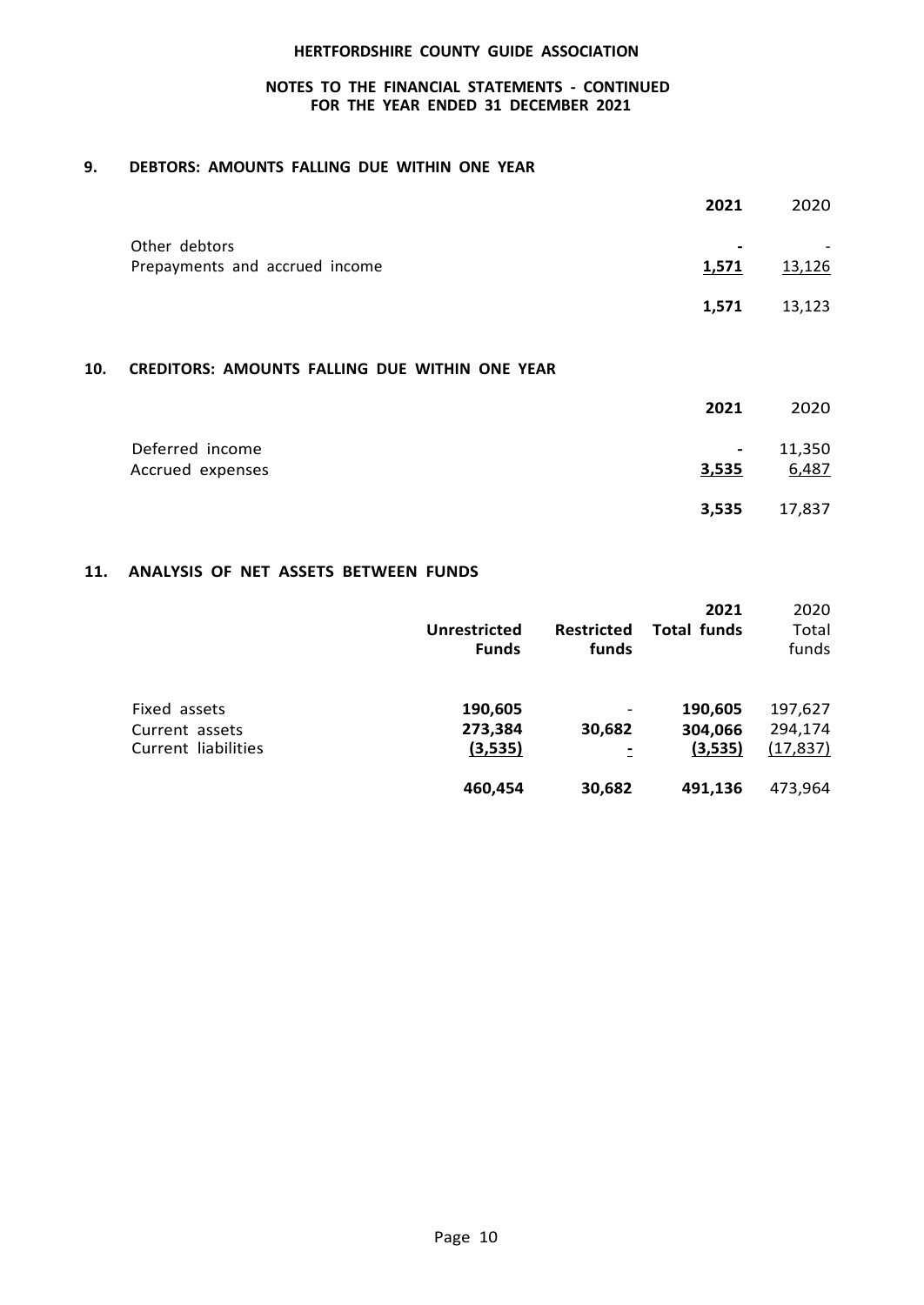### **NOTES TO THE FINANCIAL STATEMENTS - CONTINUED FOR THE YEAR ENDED 31 DECEMBER 2021**

### **12. MOVEMENT IN FUNDS**

|                              |         | <b>Net</b><br>movement<br>in funds | <b>Transfers</b><br>between<br>funds | At 31.12.21 |
|------------------------------|---------|------------------------------------|--------------------------------------|-------------|
|                              | 1.1.21  |                                    |                                      |             |
|                              | £       | £                                  | £                                    | £           |
| <b>Unrestricted funds</b>    |         |                                    |                                      |             |
| General Fund                 | 352,331 | 23,158                             | 2,029                                | 377,518     |
| Designated International     |         |                                    |                                      |             |
| Camp Fund                    | 3,967   |                                    |                                      | 3,967       |
| Designated Disabilities      |         |                                    |                                      |             |
| Fund                         | 9,122   |                                    |                                      | 9,122       |
| Designated Activity Fund     | 64,574  | 270                                | 5,248                                | 70,092      |
|                              | 429,99  | 4<br>23,428                        | 7,277                                | 460,699     |
| <b>Restricted funds</b>      |         |                                    |                                      |             |
| Restricted donations         | 508     |                                    |                                      | 508         |
| International Fund           | 9,051   | 5,654                              | (7, 277)                             | 7,428       |
| Growing Guides               |         |                                    |                                      |             |
| <b>Training Fund</b>         |         |                                    |                                      |             |
| <b>Flexible Guiding Fund</b> | 4,460   | 300                                |                                      | 4,760       |
| <b>Sustainability Fund</b>   | 20,658  | (12, 210)                          |                                      | 8,448       |
| <b>Buildings Fund</b>        | 9,293   |                                    |                                      | 9,293       |
|                              | 43,970  | (6, 256)                           | (7, 277)                             | 30,437      |
| <b>TOTAL FUNDS</b>           | 473,964 | 17,172                             |                                      | 491,136     |

Net movement in funds, included in the above are as follows:

|                              | Incoming<br>resources | <b>Resources</b><br>expended | <b>Movement</b><br>in funds |
|------------------------------|-----------------------|------------------------------|-----------------------------|
|                              | £                     | £                            | £                           |
| <b>Unrestricted funds</b>    |                       |                              |                             |
| General Fund                 | 127,524               | (104, 366)                   | 23,158                      |
| Designated Activity Fund     | 870                   | (600)                        | 270                         |
|                              | 128,394               | (104, 966)                   | 23,428                      |
| <b>Restricted funds</b>      |                       |                              |                             |
| International Fund           | 12,446                | (6, 355)                     | 6,091                       |
| Growing Guides               |                       |                              |                             |
| <b>Training Fund</b>         |                       |                              |                             |
| <b>Flexible Guiding Fund</b> | 500                   | (200)                        | 300                         |
| <b>Sustainability Fund</b>   | 15,202                | (27, 849)                    | (12, 647)                   |
| <b>Buildings Fund</b>        |                       |                              |                             |
|                              | 28,148                | (34, 404)                    | (6, 256)                    |
| <b>TOTAL FUNDS</b>           | 156,542               | (132, 637)                   | 17,172                      |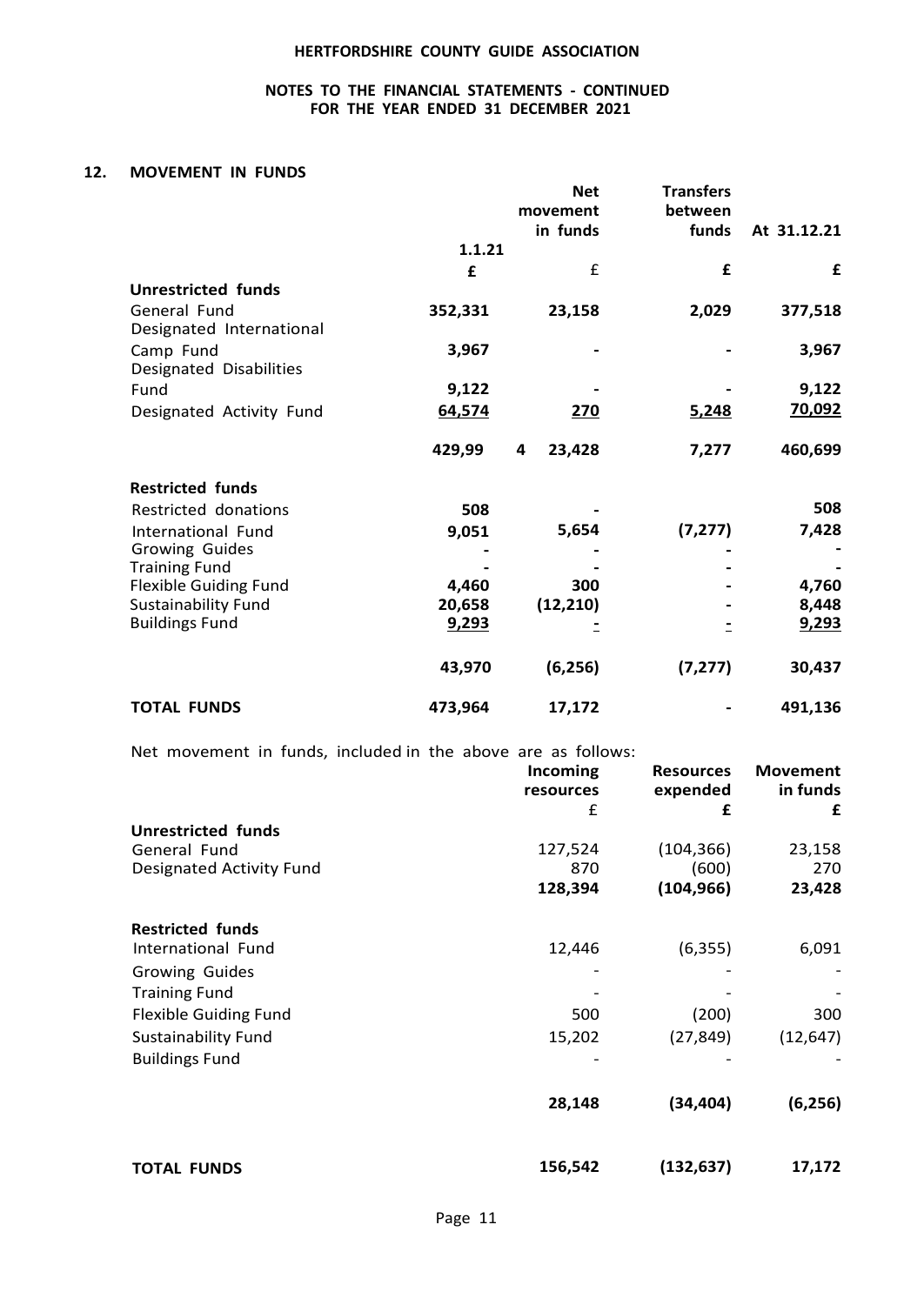### **NOTES TO THE FINANCIAL STATEMENTS - CONTINUED FOR THE YEAR ENDED 31 DECEMBER 2021**

#### **12. MOVEMENT IN FUNDS - continued**

# **Comparatives for movement in funds**

|                                    | At<br>1.1.20 | <b>Net</b><br><b>Movement</b><br>in funds | <b>Transfers</b><br>between<br>funds | At 31.12.20 |
|------------------------------------|--------------|-------------------------------------------|--------------------------------------|-------------|
| <b>Unrestricted Funds</b>          |              |                                           |                                      |             |
| General Fund                       | 327,117      | 25,814                                    | (600)                                | 352,331     |
| Designated International Camp Fund | 3,967        |                                           |                                      | 3,967       |
| Designated Disabilities Fund       | 9,122        |                                           |                                      | 9,122       |
| Designated Activity Fund           | 64,574       |                                           |                                      | 64,574      |
|                                    | 404,780      | 25,814                                    | (600)                                | 429,994     |
| <b>Restricted Funds</b>            |              |                                           |                                      |             |
| <b>Restricted donations</b>        | 508          |                                           |                                      | 508         |
| International Fund                 | 24,973       | (15, 922)                                 |                                      | 9,051       |
| <b>Growing Guides</b>              | 500          | (500)                                     |                                      |             |
| <b>Training Fund</b>               | 11,362       | (11, 362)                                 |                                      |             |
| <b>Flexible Guiding Fund</b>       |              | 3,860                                     | 600                                  | 4,460       |
| <b>Sustainability Fund</b>         |              | 20,658                                    |                                      | 20,658      |
| <b>Buildings Fund</b>              |              | 9,293                                     |                                      | 9,293       |
|                                    | 37,343       | 6,027                                     | 600                                  | 43,970      |
| <b>TOTAL FUNDS</b>                 | 442,123      | 31,841                                    |                                      | 473,964     |

Comparative net movement in funds, included in the above are as follows:

|                              | Incoming<br>resources | <b>Resources</b><br>expended | <b>Movement</b><br>in funds |
|------------------------------|-----------------------|------------------------------|-----------------------------|
| <b>Unrestricted funds</b>    |                       |                              |                             |
| General Fund                 | 123,475               | (97, 661)                    | 25,814                      |
|                              | 123,475               | (97, 661)                    | 25,814                      |
| <b>Restricted funds</b>      |                       |                              |                             |
| International Fund           | 17,068                | (32,990)                     | (15, 922)                   |
| <b>Growing Guides</b>        |                       | (500)                        | (500)                       |
| <b>Training Fund</b>         |                       | (11, 362)                    | (11, 362)                   |
| <b>Flexible Guiding Fund</b> | 3,860                 |                              | 3,860                       |
| <b>Sustainability Fund</b>   | 20,658                |                              | 20,658                      |
| <b>Buildings Fund</b>        | 12,003                | (2,710)                      | 9,293                       |
|                              | 53,589                | (47, 562)                    | 6,027                       |
| <b>TOTAL FUNDS</b>           | 177,064               | (145, 223)                   | 31,841                      |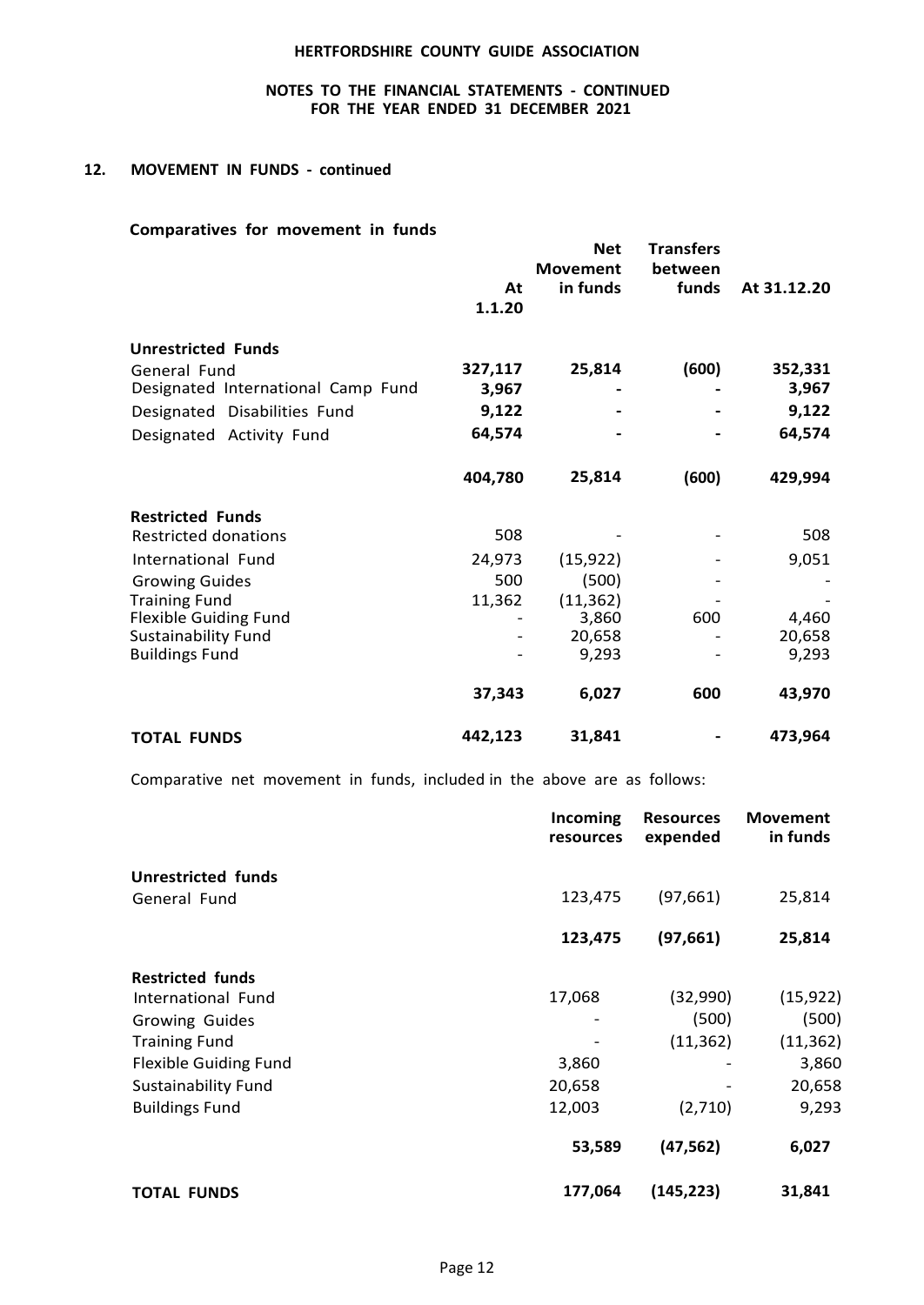#### **NOTES TO THE FINANCIAL STATEMENTS - CONTINUED FOR THE YEAR ENDED 31 DECEMBER 2021**

The Building Equipment Fund is represented by capitalised expenditure on the Cottered Centre and the International Camp, Disabilities, Activity and Special Projects funds by bank balances.

The Martin / Hurford Fund came of a legacy from Beryl Martin and a donation by Barbara Hurford with the specific instruction that it be used by means of a bursary to aid Guides going abroad on Guiding "Gold" projects.

### **13. RELATED PARTY DISCLOSURES**

There were no related party transactions for the year ended 31 December 2021.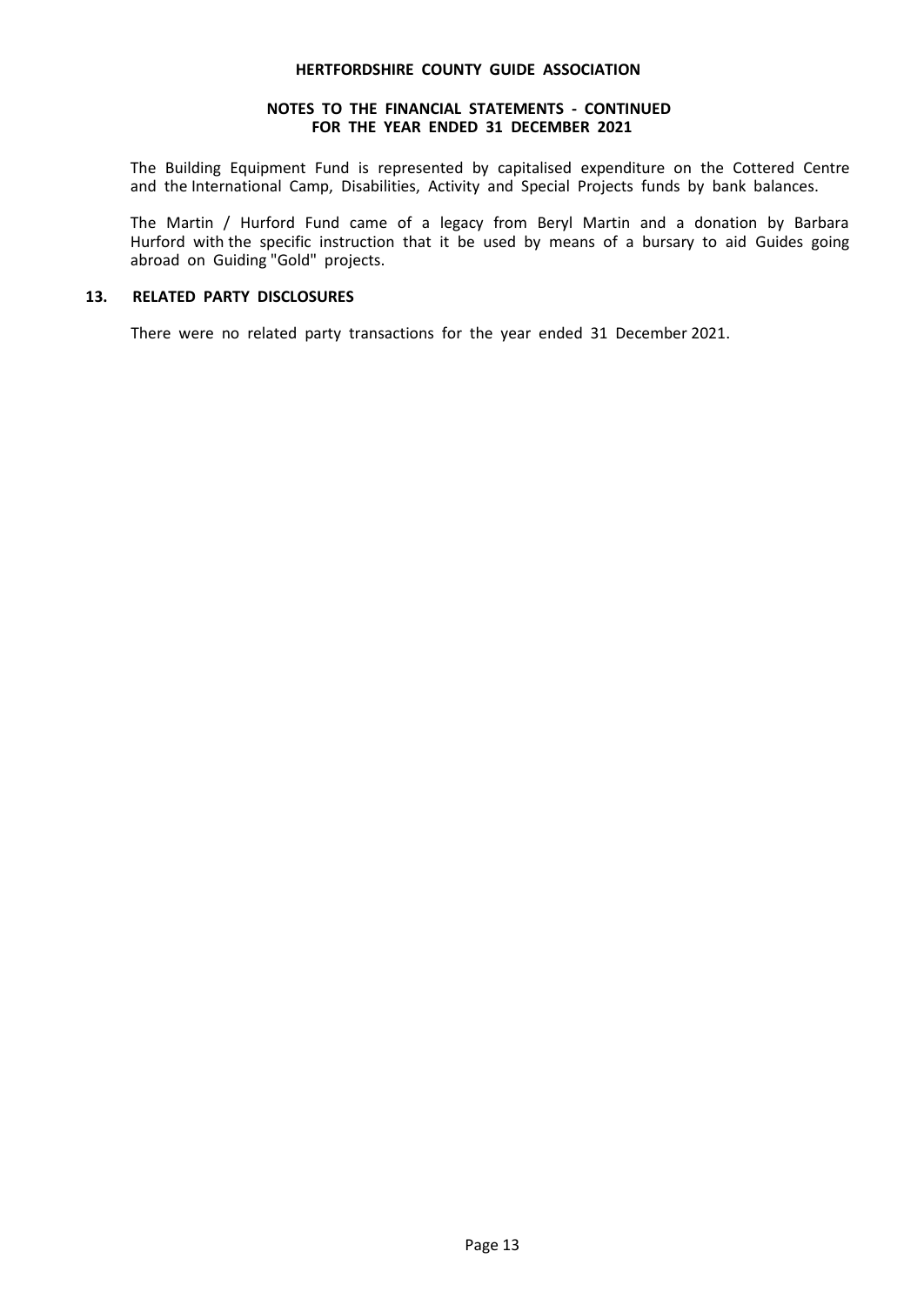### **DETAILED STATEMENT OF FINANCIAL ACTIVITIES FOR THE YEAR ENDED 31 DECEMBER 2021**

|                                                                           | 2021           | 2020             |
|---------------------------------------------------------------------------|----------------|------------------|
|                                                                           | £              | £                |
| <b>INCOME AND ENDOWMENTS</b>                                              |                |                  |
| Donations and legacies                                                    |                |                  |
| Legacies<br>Grants                                                        | 34,222         |                  |
| Donations                                                                 | 23,097         | 25,678<br>23,003 |
|                                                                           |                |                  |
|                                                                           | 57,319         | 48,6821          |
| Other trading activities                                                  |                |                  |
| <b>Training</b>                                                           | 745            | 115              |
| County Centre                                                             | 10,320         | 8,701            |
| Activities for members                                                    | 2,180          | 3,708            |
| <b>Badges</b>                                                             | 15,532         | 4,887            |
| Other merchandise                                                         | 3,136          |                  |
|                                                                           | 31,912         | 17,411           |
| <b>Investment income</b>                                                  |                |                  |
| Interest received                                                         | 106            | 170              |
| <b>Charitable activities</b>                                              |                |                  |
| Subscriptions                                                             | 56,979         | 92,682           |
| 200 Club                                                                  | 1,409          | 1,052            |
| International trip income                                                 | 10,817         | 17,068           |
|                                                                           |                |                  |
|                                                                           | 69,205         | 110,802          |
| <b>Total incoming resources</b>                                           | 158,542        | 177,064          |
|                                                                           |                |                  |
| <b>EXPENDITURE</b>                                                        |                |                  |
| <b>Charitable activities</b>                                              |                |                  |
| <b>Training</b>                                                           | 2,491          | 786              |
| Members events                                                            | 975            | 1,330            |
| County centre                                                             | 23,182         | 15,146           |
| County centre repairs                                                     |                | 15,851           |
| <b>Travelling</b>                                                         | 1,669          | 1,712            |
| Postage, telephone, printing and stationery<br>Website and internet costs | 3,527<br>1,953 | 4,900<br>1,982   |
| Share magazine                                                            | 4,068          | 3,330            |
| Commissioners and Queens guide grants                                     | 80             |                  |
| Carried forward                                                           | 37,945         | 45,037           |
|                                                                           |                |                  |

This page does not form part of the statutory financial statements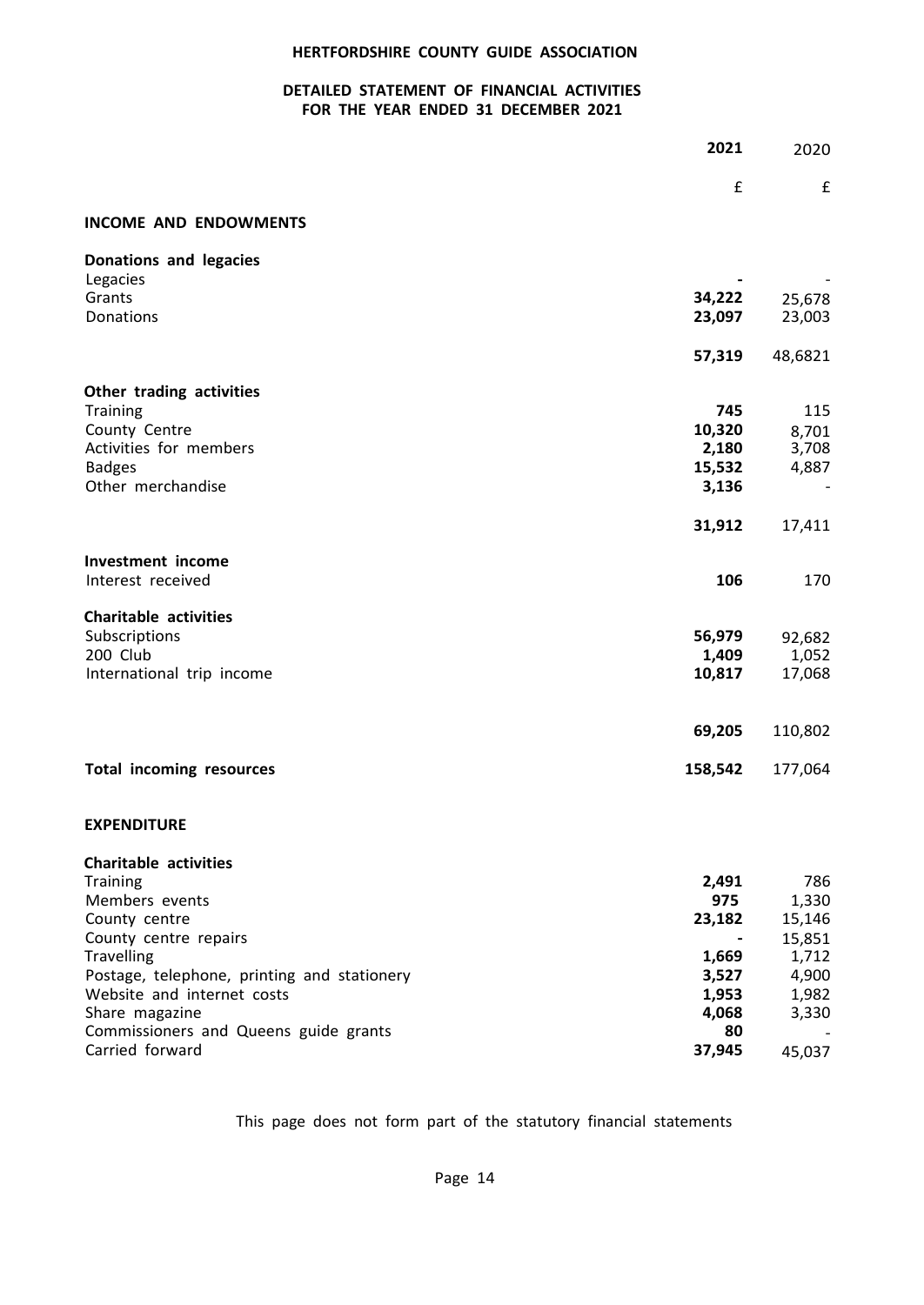### **DETAILED STATEMENT OF FINANCIAL ACTIVITIES FOR THE YEAR ENDED 31 DECEMBER 2021**

|                                 | 2021    | 2020    |
|---------------------------------|---------|---------|
|                                 | £       | £       |
| <b>Charitable activities</b>    |         |         |
| Brought forward                 | 37,945  | 45,037  |
| Grants                          | 30,569  | 3,907   |
| Presentations and awards        | 3,088   |         |
| New programme costs             | 948     |         |
| Sundry expenditure              | 5,385   | 9,940   |
| International trip expenses     | 6,555   | 32,990  |
| <b>Badges</b>                   | 14,215  | 12,208  |
| Depreciation                    | 8,898   | 8,575   |
|                                 | 107,813 | 112,657 |
| Support costs                   |         |         |
| Governance costs                |         |         |
| Wages                           | 25,288  | 24,516  |
| Social security                 | 335     | 271     |
| Pensions                        | 179     | 211     |
| Insurance                       | 1,498   | 1,373   |
| Independent examiner's fee      | 3,000   | 3,000   |
| Secretarial and accounting      | 1,467   | 3,195   |
|                                 |         |         |
|                                 | 31,765  | 32,566  |
| <b>Total resources expended</b> | 139,578 | 145,223 |
|                                 |         |         |
| Net income/(expenditure)        | 31,841  | 31,841  |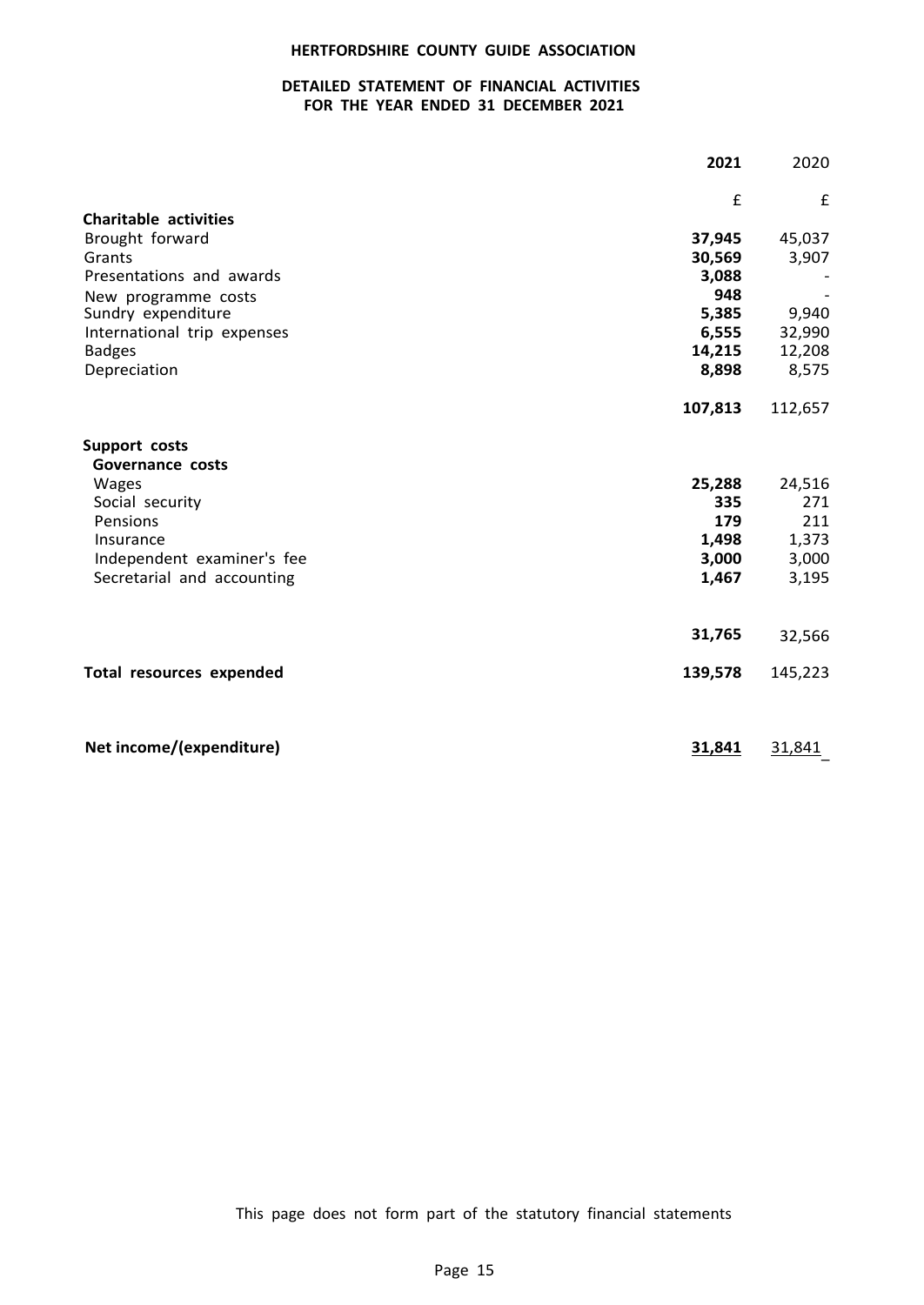# **COUNTY TREASURER'S REPORT FOR THE YEAR ENDED 31 DECEMBER 2020**

The accounts show a net surplus of £17,172 for the year compared to a net surplus in 2020 of £31,841.

# **INCOME**

Net subscription income was down at £56,979 compared to 2020 (£92,682) due to a decrease in the subscription from £8.50 to £7.30 per member as well as a reduction in members from 10,329 to 7,767. The reduction in members was as a result of the COVID-19 pandemic.

Other trading activities were considerably higher at £31,912 compared to 2020 (£17,411) largely due the gradual reopening of the County Centre and sale of challenge badges.

# **EXPENDITURE**

Major expenses during 2021 were:-

- £23,182 (£30,997 in 2020) for the Hertfordshire Guide Centre at Cottered. The decrease in the year
- was largely the result of events being halted due to the Coronavirus pandemic;
- **£25,802 (£24,998 in 2020) on Staff costs** largely due to a pay rise for the staff members and an additional employee being recruited;
- £14,215 (£12,208 in 2020) for the purchase of badges largely due to the increased number purchased;
- £6,555 (£32,990 in 2020) in International trip expenses The decrease year on year was as a result
- of the Coronavirus pandemic where international travel was halted.
- £4,068 (£3,330 in 2020) for SHARE magazine. The increase was due to additional work required.;
- £3,527 (£4,900 in 2020) for Postage, Telephone, printing & stationery. The decrease is largely due to a decrease in the volume of items sent by post;
- £2,491 (£786 in 2020) for Training. The increase in the year was due to additional First Aid training courses being held

The Balance Sheet shows Girlguiding Hertfordshire's current worth as £491,136 an increase from 2020 (£473,964). Fixed assets decreased by £7,022, mostly due to depreciation. The cash element of Current Assets increased while both Debtors and Creditors decreased. This resulted in Net Current Assets of £300,531 up £24,194 on 2020. Within the Unrestricted Funds the General fund increased by £25,187 and the Restricted Funds decreased from £43,970 in 2020 to £30,437 due to movements on a number of different funds, most notably the International and Sustainability Funds.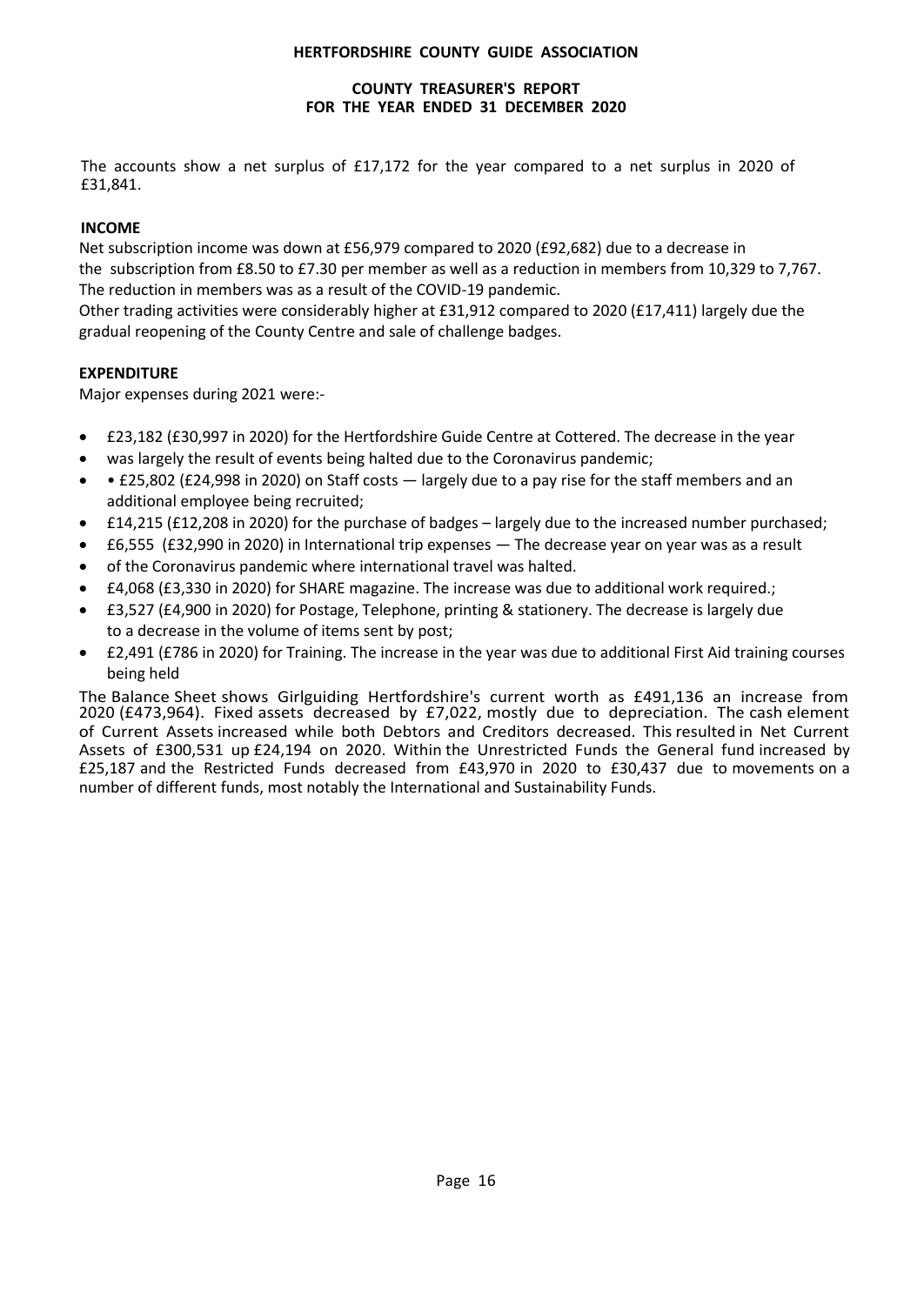### **REPORT OF THE COUNTY COMMISSIONER FOR THE YEAR ENDED 31 DECEMBER 2021**

### **Our county in numbers**

|      |                        | <b>Units</b><br>488                 |
|------|------------------------|-------------------------------------|
|      |                        | <b>Comparison to 2020</b>           |
| 6974 | ê                      |                                     |
| 1748 | é                      |                                     |
|      |                        |                                     |
| 1537 | é                      |                                     |
| 3405 | ê                      |                                     |
| 1780 | ê                      |                                     |
| 252  | ê                      |                                     |
|      | <b>Districts</b><br>47 | 450<br>150<br>42<br>364<br>124<br>4 |

### **Mission**

We work in alignment with the mission statements from both Girlguiding UK and Girlguiding Anglia and are dedicated to empowering and inspiring our members, by providing them with fun and challenging experiences through which they make lifelong friendships, learn life skills and grow to reach their full potential.

### **Our Values**

We aim to show our members a county team who work together, sharing workloads, skills and ideas, which promotes the caring, inclusive, inspiring and supportive approach to guiding we wish our members to experience and be a part of.

### **Girlguiding Themes**

Access Provide more girls and adults with the opportunity to access guiding

Excellence Providing more support to our volunteers to enable them to deliver better guiding

Voice

Improving the way we listen to and promote our girls' and volunteers' voices

**Capacity** 

Enabling a better guiding experience to be delivered by working collaboratively to improve our structures, processes and capacity.

### **2021 Aims and Objectives**

Following the easing of restrictions this year has seen much more of a return to face-to-face guiding for the majority of our units, although some have chosen to continue to meet virtually. All our volunteers have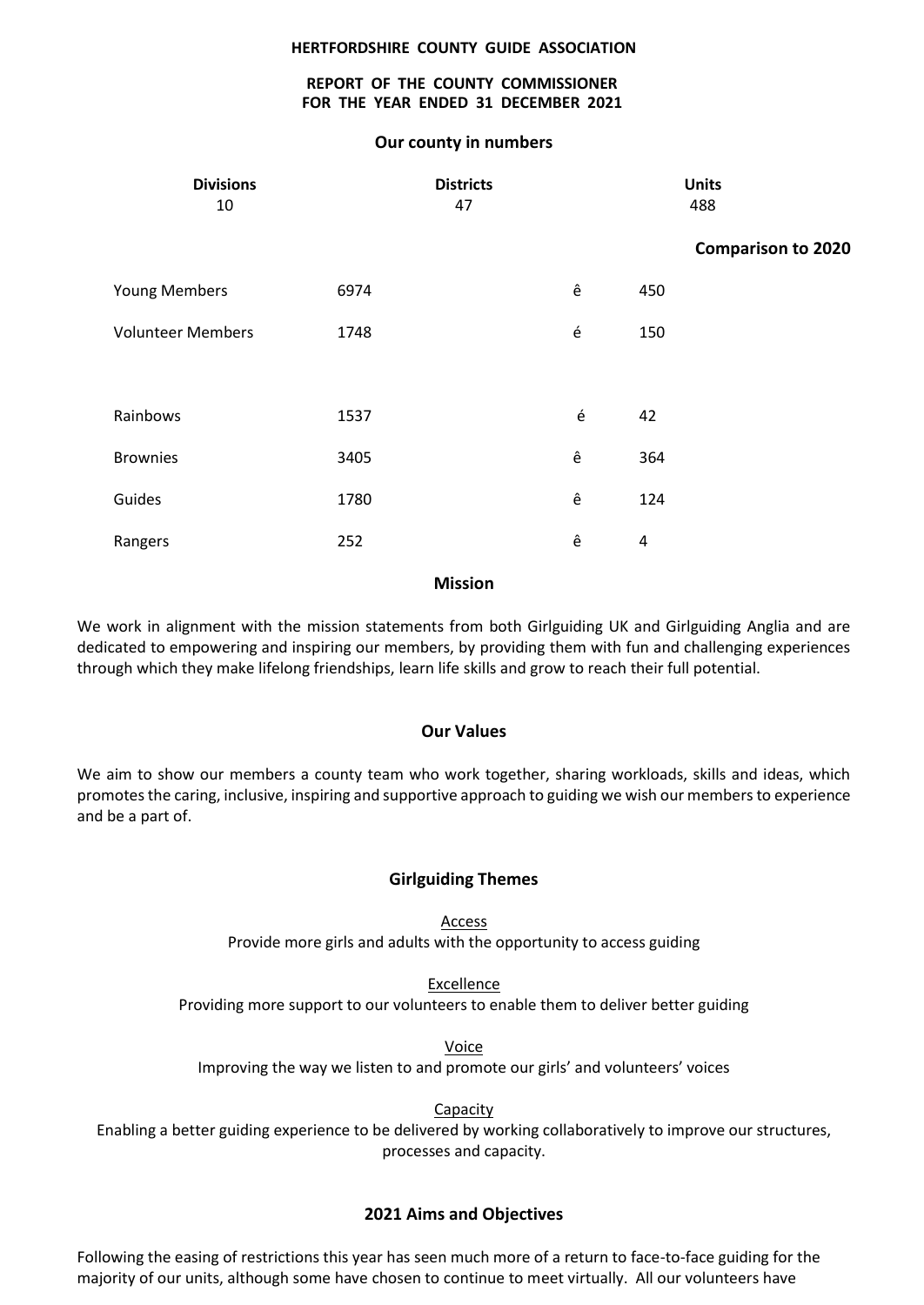worked hard and shown great resilience under difficult circumstances and have continued to offer the girls an exceptional guiding experience.

Promotion of Girlguiding to girls, recruiting volunteers through social media posts and recruitment opportunities at events following the easing of restrictions has been a big part of 2021. St Albans district were proud to be invited to have a stall to promote opportunities available to girls and young adults at The High Sheriff of Hertfordshire's International Youth Day Celebration event on 12th August in the grounds adjacent to St Albans Abbey.

Our county website has been undergoing changes which we hope will result in a more user-friendly, accessible online experience for both our members and the public and provide a platform for our county teams to demonstrate what they do and can offer our members.

### **Structure**

This year has seen the expansion of our Inclusion team enabling us to make guiding even more inclusive and provide our volunteers with the support they need to ensure we achieve this.

The growth of the county membership is vital and the launch of our flexible guiding units for Brownies, Guides and Rangers has proved a great success, enabling those unable to join a unit due to lack of spaces or who are unable to access guiding in the traditional form, the chance to experience all guiding has to offer.

The PR team have recruited 3 new members to their team and now have a representative for each division, this results in more effective two-way communication.

# **Supporting the Community**

Members of all sections have been out in the community litter picking and laying wreaths for Remembrance Day. Units from across St Albans took part in the St Albans Remembrance Day parade, which was given the go ahead very late in the day.

As random acts of kindness, 5<sup>th</sup> Hoddesdon Brownies wrote letters, filled and decorated Harvest boxes which they delivered to people in the community. They also delivered handmade Christmas decorations members of the community.

7<sup>th</sup> Ware and Stanstead Abbott Brownies and the 5<sup>th</sup> Ware Rainbows took part in the Great British Spring Clean.

In June, Hemel Hempstead South District held a Family Monopoly Run. 11 teams signed up and they raised funds for two local charities.

As part of their Pedal Power unit meeting activity, 1<sup>st</sup> Goffs Oak Rainbows did laps around a car park on their bikes and scooters, raising £336.50 for Children in Need and gaining the Children in Need badge. 7<sup>th</sup> Hitchin Brownies held a joint Children in Need danceathon/Anglia 50<sup>th</sup> Birthday party and raised approximately £383 for Children in Need.

In Radlett district, due to large district events being subsidised by various Covid grants, girls' payments for these specific events have been used to fundraise for charity. Donations have been made to a range of charities during the year totalling approximately £1500, with Shenley Park Trust received over £400 which they have used to fund children's spades.

Volunteers across the county spent much of October and November knitting and crocheting postbox toppers including reindeer, shepherds, sheep and snowmen. An activity that was first stated in St Albans in 2018 with 23 toppers, for Christmas 2021 this number increased to 82 across Hertfordshire. £30,000 was raised for charities Youth Talk and ADD-vance.

Girls from Radlett district have supported Shenley Apple day and painted part of a mural for Radlett station.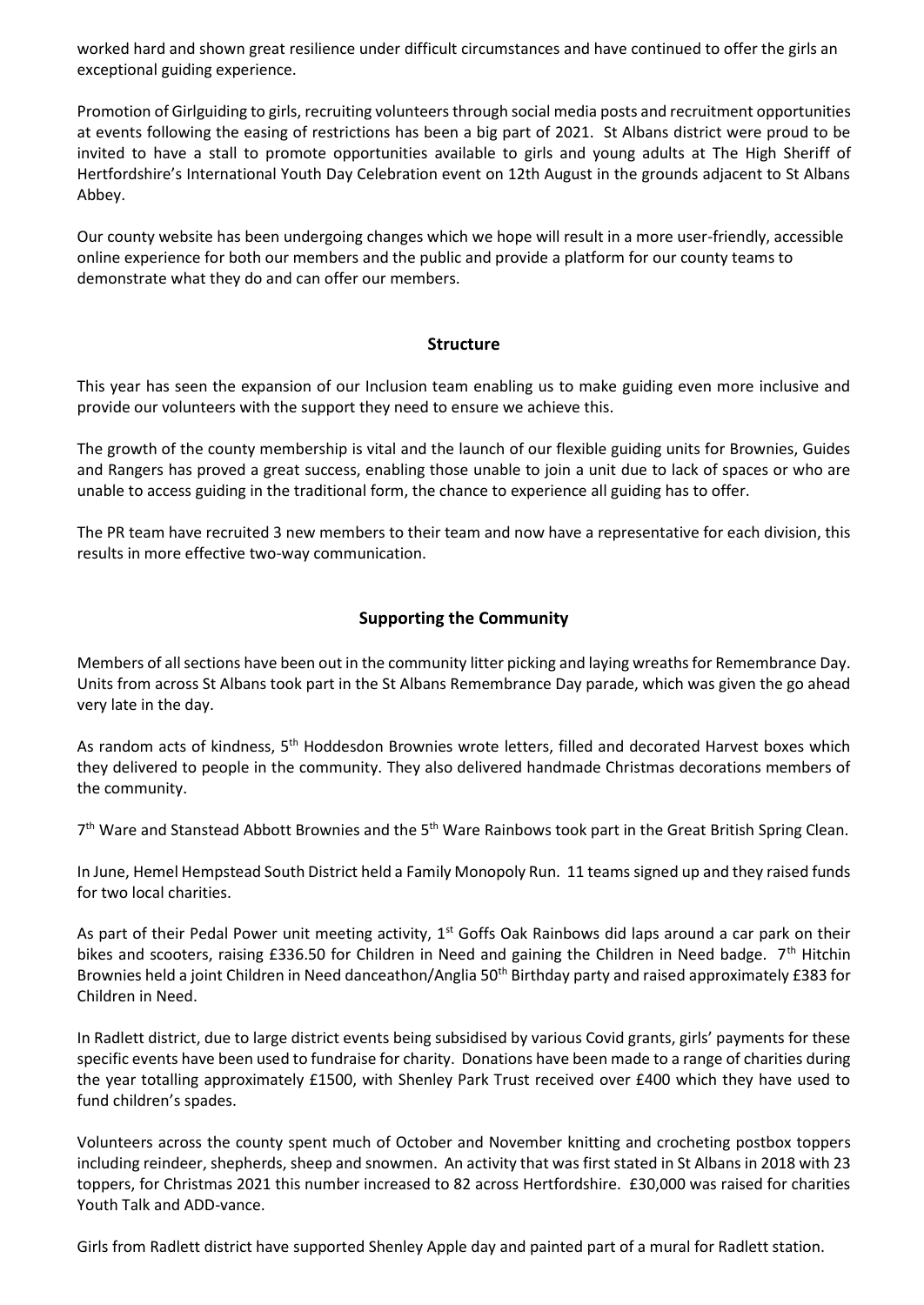9<sup>th</sup> Hitchin Brownies made decorations for a Brownies-themed tree at the Hitchin Christmas tree festival and several units from Welwyn Garden City (Guessens) district entered the St Francis Church Christmas Tree festival, where 3<sup>rd</sup> Welwyn Garden City Guides won the uniformed section prize, their tree decorations were made from upcycled old badges.

### **Rainbows**

Rainbows have been achieving their Bronze and Silver awards with one very keen Rainbow from  $7<sup>th</sup>$  WGC Rainbows completing all her Interest badges and is now working on her Gold award.

A number of Rainbows from the South West division flexible Rainbow unit attended a district activity day where they got to meet each other and their leaders face to face for the first time. The flexible Rainbow unit has proved a great success in giving girls, unable to get a space in a Rainbow unit, a taste of guiding.

Rainbows have done lots of craft activities in unit meetings such as making kites, cress heads in eggs shells, spaghetti and marshmallow towers, jam jar lanterns covered in dried leaves and petals, building mini rafts, paper plate weaving, and playing parachute games. 2nd Letchworth Rainbows made a sea collage including paper plate jelly fish.

Some Rainbows have continued to meet virtually and have enjoyed scavenger hunts, baking, learning to sign the Rainbow song and earning the virtual Rainbow badge. 9<sup>th</sup> Hitchin Rainbows held a 5-hour virtual 'bake off'.

25<sup>th</sup> St Albans Rainbows welcomed MP Daisy Cooper to a unit meeting in the summer term. She took the time to talk to the girls about the choices they were making in their task and explained to them what she does as an MP and what help she gives to people. She answered all the girls' questions, even when they had been asked before!

Rainbows have been working on their Influence Stage 1, Network Stage 1 and Explore Stage 1 skills builders and gaining their Have Adventures, Take Action and Be Well theme badges.

### **Brownies**

Many Brownie units held meetings with activities such as scavenger hunts, escape rooms, cooking, games and art, going for walks and Brownies from Radlett district enjoyed a circus skills workshop in June.

A district within South West division ran Brownie revels in the summer. It took place in a school field where the girls moved around a number of bases with a space theme, make popping rockets, galaxies in a jar and playing space games.

Ickleford Brownies have enjoyed carrying out space themed activities such as making rockets, astronaut type challenges, making edible sparklers and lighting real ones, and baking and  $24<sup>th</sup>$  St Albans Brownies made clay animals inspired by the Magical Menagerie at Heartwood.

Redbourn Brownies have planted a tree in readiness for the Queen's Jubilee celebrations.

Brownies have been working on their Feel Good Stage 2, Camp and Communicate skills builder, Be Well, Have Adventure and Take Action themes . Many Brownies have achieved their Bronze, Silver and Gold awards with Brownies from 9<sup>th</sup> Hitchin Brownie unit running virtual activities and games and creating a unit recipe book.

### **Guides**

Many Guides achieved their Bronze, Silver and Gold awards, with the 1<sup>st</sup> Adeyfield Guides Gold award girls devising a Backwoodsman cooking competition.

Guides have been meeting both face to face and virtually, and have enjoyed quizzes, celebrating festivals like Diwali and Hannukkah and going for walks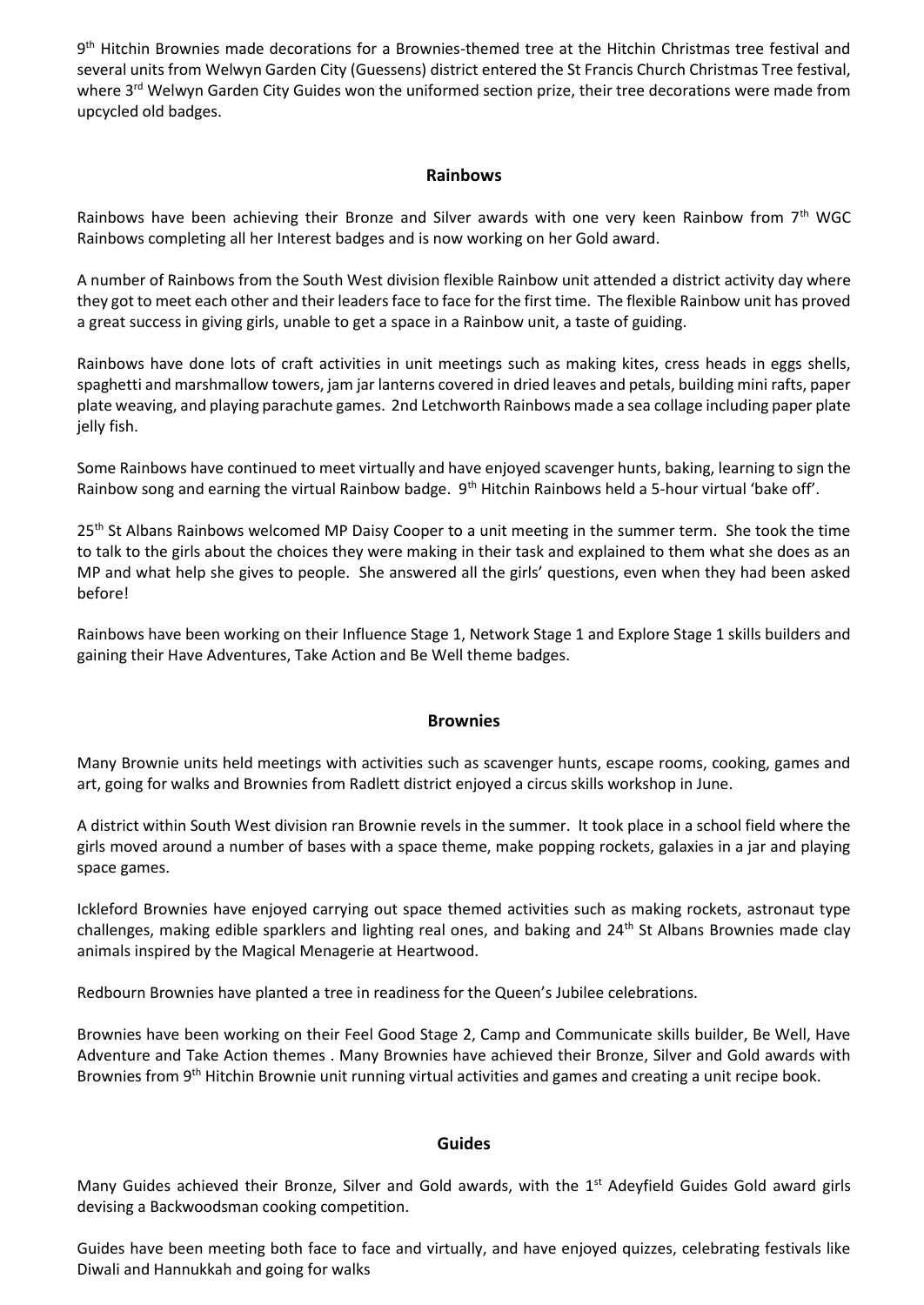9<sup>th</sup> Abbey Guides celebrated their Centenary with the main event being a service at St Albans Abbey followed by a reception at Abbey Primary School with over 120 attending. The girls had the chance to meet their 'sisters' (former Guides). There were archive displays, craft tables to create a memento and campfire songs were sung prior to the cutting of a spectacular birthday cake made by one of the unit's Young Leaders. They kicked off their Centenary celebration week with a visit from former unit leaders Margaret Silvester and Jill Lees, who spoke about their time as commanders/leaders and the company/unit and presented the girls with interesting archival information and discussed the history of the flags, one of which she created, and they practised the 'Colour Party'.

Guides from Stevenage and North divisions attended a survival skills event where they learnt how to whittle, light a fire and build dens.

As part of the Investigating interest badge, 5<sup>th</sup> Potters Bar Guides received a virtual talk from a lady on forensics and interviewed the captain of the London Bees (Barnet Football Club ladies' team) via Zoom.

Guides from Hitchin district took a day trip on a narrowboat where they learnt how to drive it and how the locks on the Grand Union Canal work.

# **Rangers**

Rangers have done a variety of activities including cycle rides, walking/hiking and playing golf.

Lots of our Young Leaders have completed their Young Leader Qualification and are now embarking on their journey to complete their Leadership Qualification.

In West division, Rangers organised a 'Come Dine with Me' event and Rangers from Ware district had a great time at a district pizza evening at Amwell Scout Hut, after receiving a 'get your community back together' grant from ASDA, which paid for the event.

The Pulsatilla Rangers completed the Pax Lodge Harry Potter challenge in London

1<sup>st</sup> Croxley Green Rangers took part in the Anglia Under the Stars virtual Festival taking part in various activities such as sleeping under the stars, making constellation cookies and Matariki stars.

# **More fun…**

There have been trips to the Sealife Centre in London with cruising on the River Thames, Vertigo, the cinema to watch Encanto, Jump In, bowling, allotments and Buzzworks to see a Queen bee in her hive and learn about what bees do and why they are so important, as well as kayaking at Stanborough Lakes and tennis lessons,

# **Celebrating Thinking Day**

The county held a virtual Thinking Day event on Sunday 21 February where girls and leaders from across Hertfordshire renewed their Girlguiding Promise.

A special Thinking Day 2021 Challenge badge was created, and a Promise Renewal video produced with the assistance of the PR team, which has been viewed over 1000 times. Many of the views were by a whole unit simultaneously, so we anticipate it has been seen by thousands of members across the county, and further afield.

Articles and stories arising from the Thinking Day event were share on the county Facebook and Instagram pages, as well as in newspapers and local My News magazines across the county afterwards – a total of over 20 posts and 14 articles.

Units from Elstree and Borehamwood district joined with Radlett district for their Thinking Day event.

### **Visits from the community**

Some units have been fortunate to have both in person and virtual visits this year from PCSOs, Laughter Yoga, Hornbeam Hedgehog Society, Manic Ceramics, Guide Dogs, reptiles and beekeepers.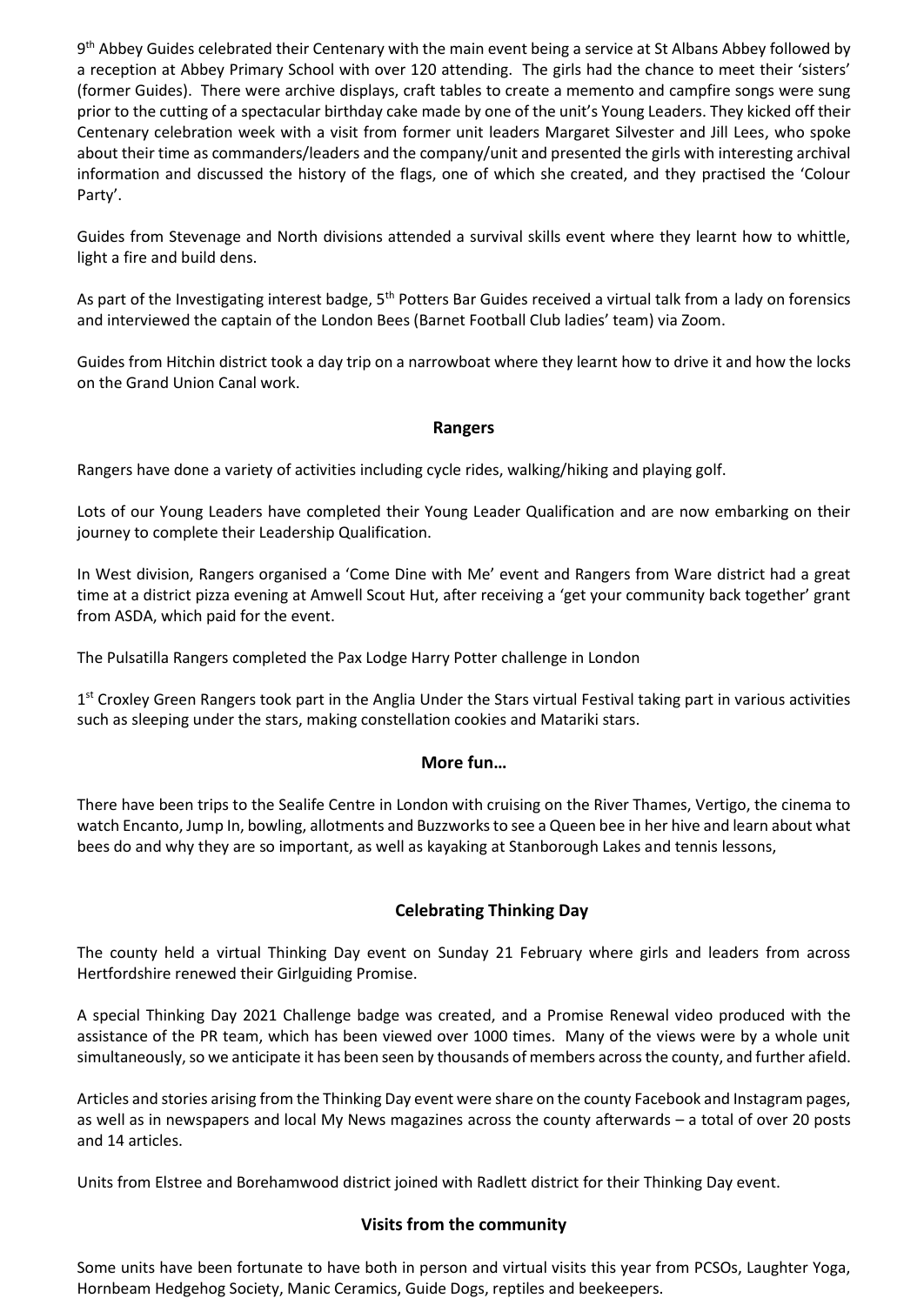The 5<sup>th</sup> Potters Bar Guides had an outdoor session with the retired GB Olympics team manager learning about the games and doing sport challenges.

# **Guiding Development**

The training team has continued to offer first class training and support during restrictions, delivering sessions in a clear and concise manner, both face-to-face and virtually. They empower our leaders, who in turn go on to drive excellence, access and a voice throughout Girlguiding. All training sessions are designed to be inclusive and impactful.

As trainers ensure that all leaders are compliant in Safe Space and up to date with their First Response, they can also assist in delivering programmes that help leaders gain confidence and reach their full potential, which in turn will assist them to go on to deliver exceptional guiding experiences.

A couple of our trainers took part and delivered sessions in the Anglia Region ROVE 2021 training in June 2021 and one volunteer achieved her Trainer Qualification in the Autumn of 2021 - a fantastic achievement and well deserved.

# **Outdoor Activities**

The Outdoor Team organised two Survival Skills days for Stevenage division and for Guides across the county. In total 125 Guides attended. They completed elements from a survival skills passport which includes Whittling, Fire Lighting and Shelter building.

The introduction of the Survival Skills days has encouraged outdoor experiences for those who want them, with many Guides learning or reinforcing the skills they already have. They and their parents/commissioner have confirmed that they had enjoyed this value for money activity.

The Outdoor team has helped those volunteers who wish to have a rewarding experience teaching girls the skills they know. In turn they have begun to form a team and helped to create the Survival Skills days and further ones are planned to continue reinforcing the Guides skills and encourage outdoor activities.

The team has continued to encourage all Guides to spend time out in nature without their leaders to enable more who are interested to attend.

The Walking Team continued to offer COVID-19 compliant social walks and introduced the very successful Marathon Challenge for the Tokyo Olympics, selling badges to members and non-members alike, encouraging walking and getting out in nature. They also ran a Brownie and Rainbow Safari in Broxbourne Woods which all those who attended thoroughly enjoyed.

The DofE coordinator has run events for those undertaking their DofE training with 24 Rangers and Young Leaders learning and reinforcing their knowledge and skills.

Two members of the Walking Team completed their Level 2 Walking Qualifications, which had been delayed from the previous year.

# **Residential**

As restrictions gradually eased, units were able to organise residential activities again. Holidays, camps and sleepovers have taken place with themes such as a year in a weekend, Harry Potter and nature. Many units remain cautious and have delayed their time away but are hopeful to plan for summer 2022.

# **International**

The continuing Covid crisis has unfortunately impacted on International trips and will continue to restrict opportunities through to 2023. The lack of International travel hasn't stopped units celebrating world Guiding with many units, districts and divisions holding virtual Thinking Day celebrations.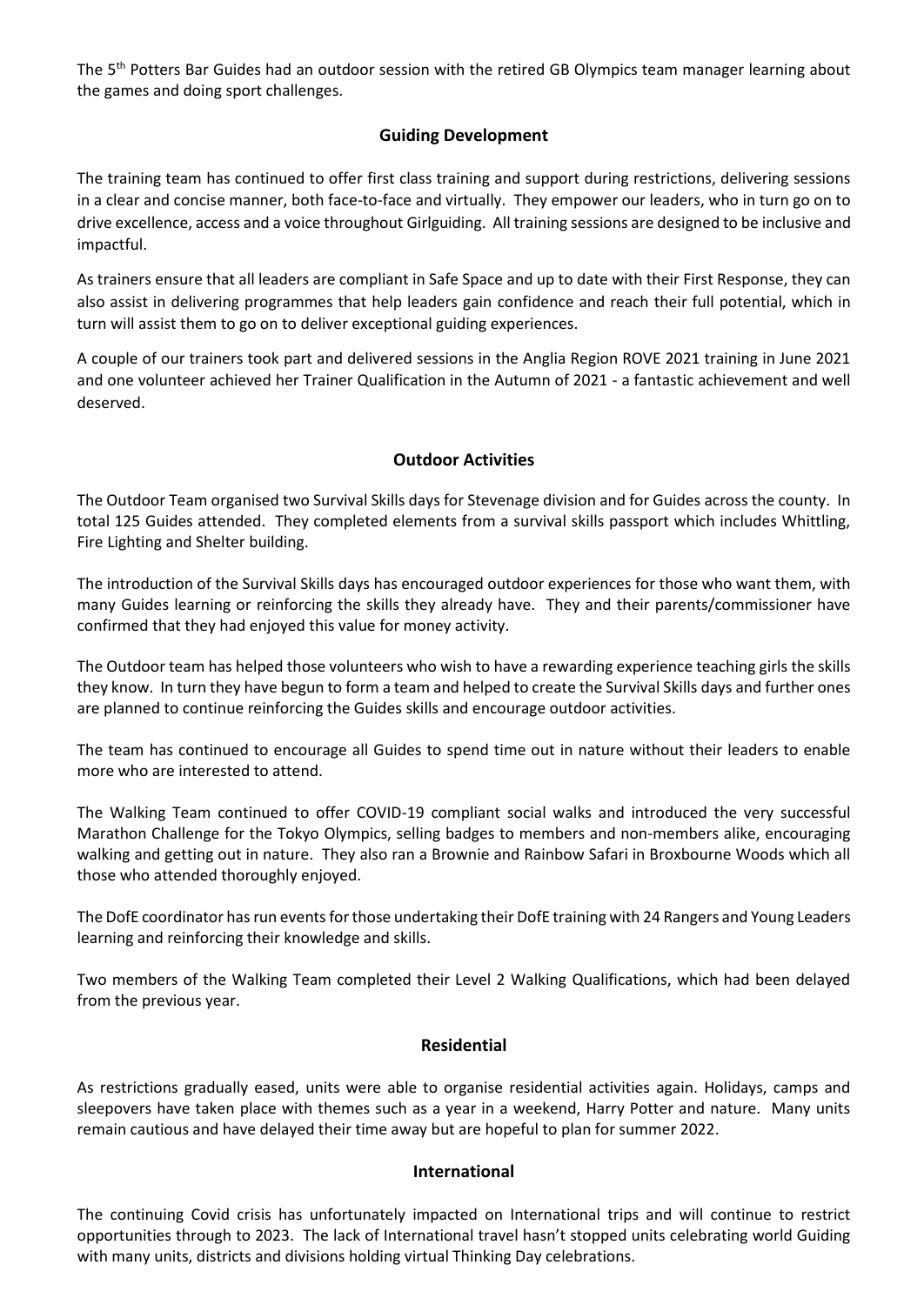Although all the world centres have been closed to visitors, they have been offering virtual events and this has given many members the opportunity to take part in virtual tours, cooking classes, dance workshops and much more opening the International experience to more girls and adults.

We had a good attendance at the recent region selection day and have been offered places to attend the World Scout Jamboree in 2023 and the proposed region train trip also in 2023.

# **Youth Opportunities**

An increased number of Commonwealth Awards have been awarded this year. This non time dependent special award can be achieved if the girl is unable to attend weekly meetings, placed in isolation for instance.

Our "in training" and qualified Young Leaders continue to give valuable support and assistance to our busy unit leaders and our many Ranger units around the county have continued to support the 14-18 year age groups, enabling a better mental health and peer encouragement throughout this difficult year and uncertain time period. The adaptation of the programme and girl led activities have been of great help to many at this time.

Units have also taken part in the Parliament week 2021, as supported by Anglia Region and enjoyed the challenges and activities that this offered. Within South West division this also incorporated super peer led discussions on the voting process and some amazing campaign discussions.

The Queens' Guide has been adapted to enable girls to continue to achieve this award at the current time and the experiences offered through this challenge continue to amaze and encourage individuals to stretch their abilities.

We promote all experiences relevant to the age group through advertising in the county newsletters, website and social media platforms as well as the standard cascades within divisions and districts. The Youth Opportunities team have continued to provide advice and support for the individual as well as encouraging leaders to develop the 13+ age group and continue Girlguiding. The continuation of flexible options within Guiding enables participants to reach their potential. We have encouraged this through the continuation of newsletter activities, crafts and challenges alongside information for all.

# **Inspire**

Inspire is a concept for 18–30-year-old members to come together to enjoy experiences in addition to, or instead of volunteering with a unit. Young women at this age typically have a lot of change in their lives at this time and Girlguiding wanted to provide a flexible opportunity for them to remain part of the organisation and have fun.

In the county, the Inspire team have presented local events such as walking events and national opportunities such as GOLD and the Juliette Lowe seminar UK for Inspire members to engage with. With the event of COVID it has been challenging to put on the physical events that Inspire members want to engage with and the numbers remain relatively low. It is hoped that this will pick up throughout the coming year and that more opportunities and direction will come from region and country lead volunteers.

# **Trefoil Guild**

Monthly events were held via Zoom during the pandemic which were accessible by phone to those without computers and for those hard of hearing, where possible, typed captions were used. After each event, members split into breakout rooms to enable smaller groups to chat. There have been talks by outside speakers, Christmas miscellany, photographic competition, an international quiz, crafts and chair and secretaries airing and sharing meetings.

Within the constraints of the pandemic, we have enabled our members to feel the circle of friendship that exists throughout Girlguiding through joining with others within the county and with the World Centres and other Guilds for events and activities.

The Trefoil Guild is fully inclusive and the Warriors Trefoil Guild is a Jewish Guild mainly for those with special needs.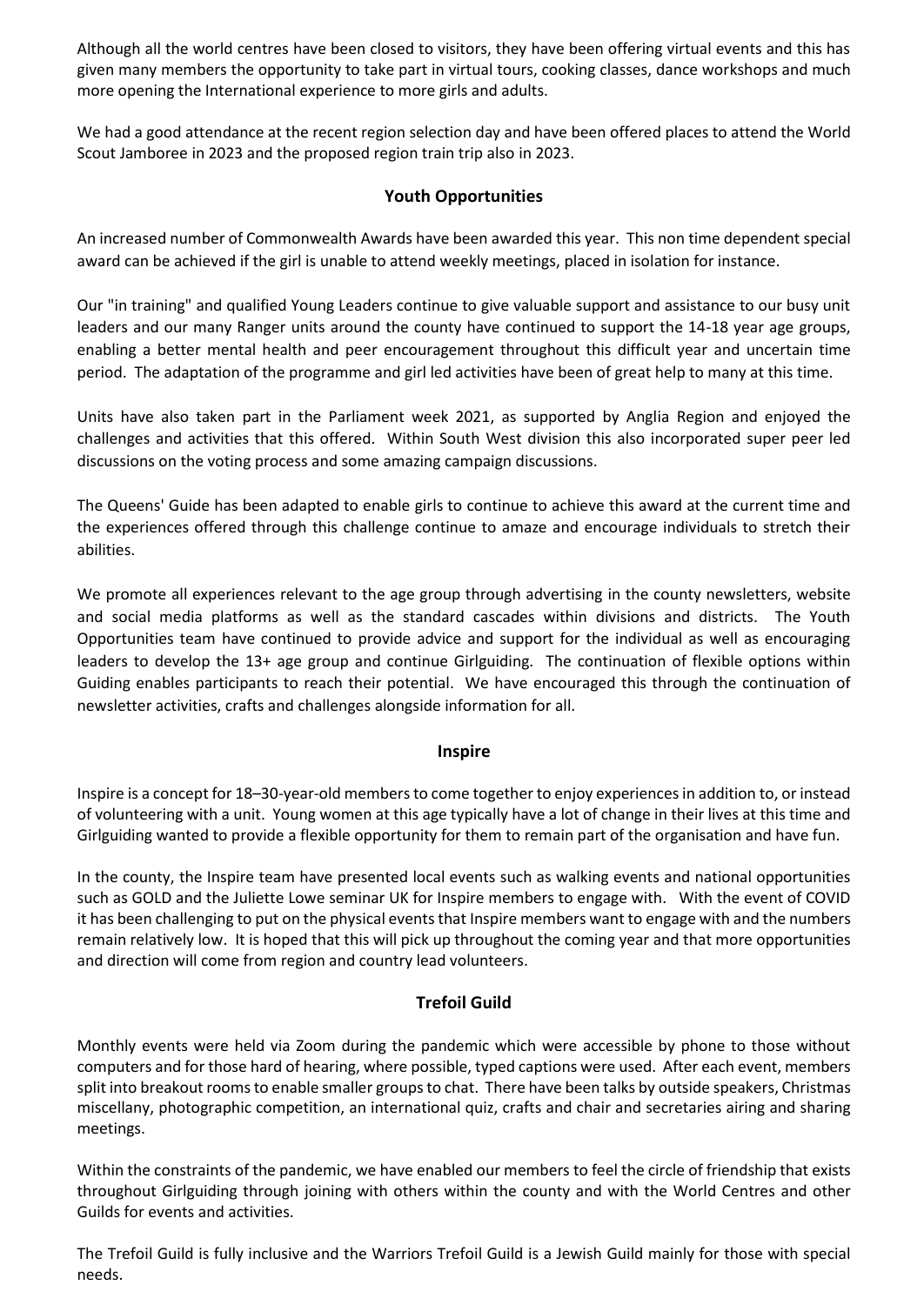National and regional Competitions have been shared with all members enabling members to feel part of the wider circle of Girlguiding. Members have taken part in the Walking Team Marathon Challenge with many completing well over 5 marathons. This has helped both their physical and mental health and helped them to feel a part of the Hertfordshire Girlguiding community.

As a team we have split the county up and each team member taken responsibility for liaising with a small number of Guilds. This has helped them to keep in touch regularly and support those in charge.

Two of our members were presented with their Trefoil Thanks and recognition Brooches and Certificates. Two members from St Albans Trefoil Guild achieved their Gold Voyage Award and another is working towards her Silver Voyage Award, whilst two members from Ware Trefoil Guild are working towards their Bronze Voyage Award. We are proud to see their hard work come to fruition.

All members of Trefoil Guild are volunteers, with many supporting local units and districts helping at events when asked, taking an active role in events such as Thinking Day, St George's day and Christmas tree festivals. Ware Trefoil Guild ran a Human Fruit Machine stall at a district fete and have joined Stanstead Abbotts Brownies to help teach them to knit. St Albans Trefoil Guild carried the flag at the event celebrating the 100<sup>th</sup> Anniversary of the 9<sup>th</sup> St Albans (Abbey) Guides and Brownies.

Guilds support many charities and even during the Pandemic has knitted and raised funds for a variety of them. As well as supporting Harpenden Trefoil Guild at their garden lunch event to raise money for the local fire service, St Albans Trefoil Guild have also raised money for Hautbois Activity Centre at their garden party for Anglia's 50<sup>th</sup> anniversary. Ware Trefoil Guild have collected items for the Samaritan's Purse Shoebox 2021 appeal, and made collection of items such as plastic milk bottle tops, stamps and empty cellophane wrappers from greetings cards, to raise money for various charitable causes.

# **Inclusion**

Over the year there have been some enquiries for girls who have additional needs to be placed in units in the County and they have in the mainly joined the 10<sup>th</sup> Goffs Oak Rainbows and Brownies and Guides and Rangers who met via monthly Zoom sessions for the first half of the year with activity packs delivered or posted to families, resulting in happy faces and many badges awarded.

Face to face meetings recommenced in the Autumn, with sensory activities, music, colouring, a disco, monthly dance sessions and play on the sideline for girls who wish to take time away from others. There are now around 22 girls attending with the youngest being 5 years old.

6<sup>th</sup> Welwyn Garden City Brownie, Guide and Ranger unit continue to meet via Zoom which has been hard due to the girls needing a lot of support which isn't always available in a busy home environment. The girls have been pumpkin picking near Redbourn, to the Stockwood Discovery Centre in Luton to look at all the elephants they had on display there, which had been part of the Big Trunk Trail over the summer, and in December met one very chilly evening to look round the lights in Welwyn Garden City town centre.

# **Membership Support**

The Membership Systems Coordinator has offered training on GO administration to all new commissioners by Zoom. This keeps the cost of training low and enables the sessions to be targeted on local data. The LQ Coordinator has trained all new mentors face-to-face or, where this has not been possible, by phone.

Long Service awards have predominantly been sent out by post. In the last term it was decided to include the higher awards so that presentation was no longer delayed, and these have all been collected by or delivered to division commissioners. Total Awards for the year are: 5-year = 85, 10-year = 50, 20-year = 22, 30-year = 20, 40 year = 13, 50-year = 6, 60-year = 1. The Membership Systems Coordinator received a 20-year long service award

The Membership Systems team aims to respond to queries within 48 hours, via communications on a variety of platforms including email, WhatsApp, text and phone. As always, the aim is to offer best advice and to maintain the integrity of our membership database. Where queries are not able to be resolved locally, help is given to pass these up the line to HQ.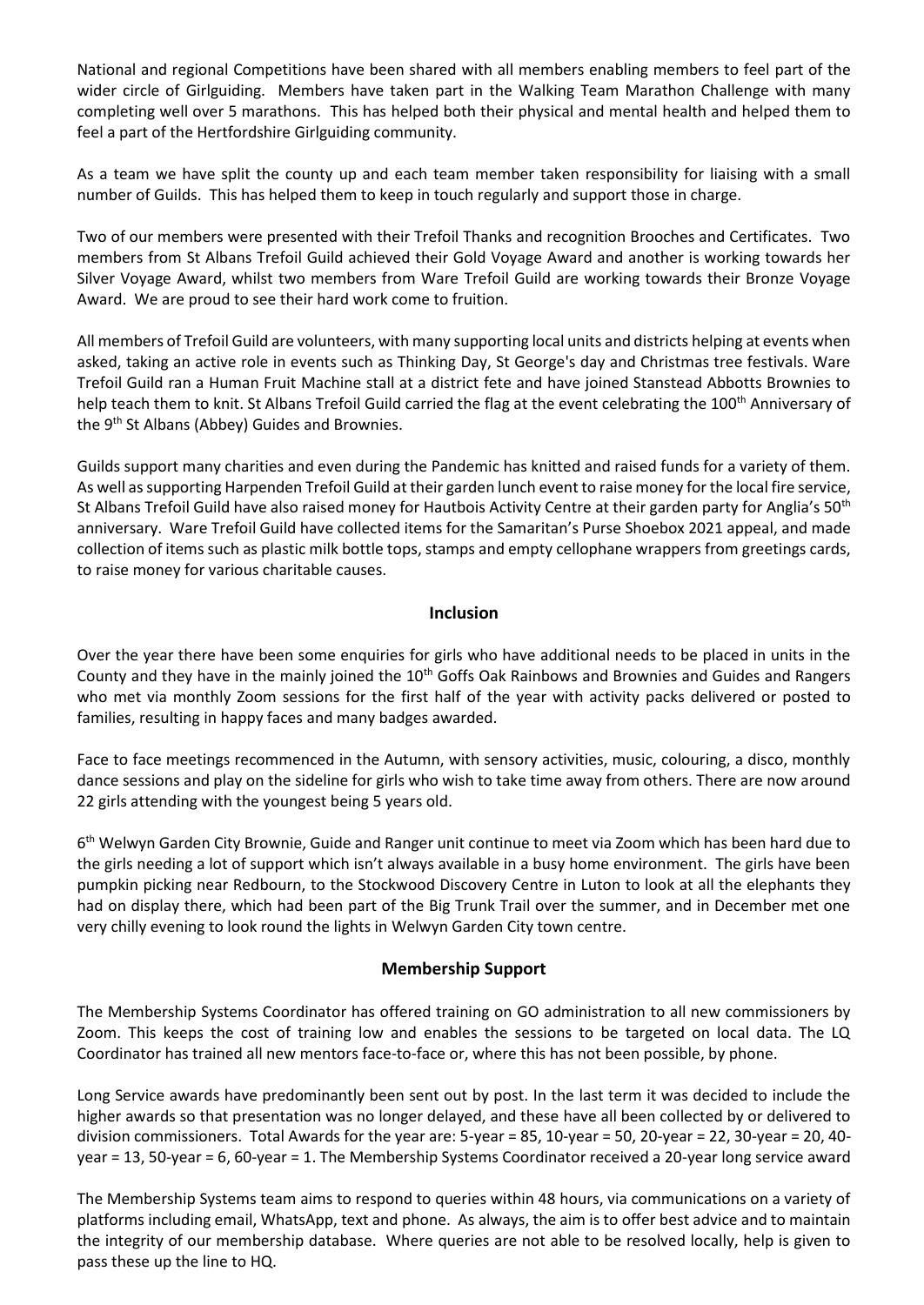Mentors are appointed speedily and LQ books are sent out as soon as this is agreed. Completed LQ books are also dealt with speedily and once verified, are updated on GO, usually within 24 hours.

# **Safeguarding and Wellbeing**

Safeguarding is the thread that runs through all of Guiding. Ensuring Guiding is accessible, safe and inclusive is the responsibility of all members. All enquiries and concerns are responded to quickly, proportionality and with the best interests of the members in mind.

Around 15 concerns, reports or questions have been dealt with ranging from concerning comments from a Brownie to simple queries around RPL. Advice regarding difficult conversations has been offered and local commissioners and leaders supported to manage any safeguarding concerns in their areas quickly and efficiently.

### **PR Team**

The PR team have been heavily involved in the promotion of various events during the year including Thinking Day and the Marathon Challenge, the latter, ensuring anyone who applied for a badge also received a recruitment leaflet!

The team have ensured that posts promoting events and activities have been shared far and wide via the county Facebook pages. We aim to encourage more engagement through regular, varied and meaningful content. Sharing members' stories inspires others, and we have been able to celebrate, via social media our award recipients, newly trained leaders and share news of unit/district/division events, as well as county, region and national opportunities.

The PR team created both 'meet the leader' posts on Facebook with the aim of showing that leaders are busy people who make time for their guiding as well as a series of volunteering posts to celebrate our volunteers. These have been very well received.

Our Facebook recruitment posts had a combined reach of over 100,000 and recruitment articles have been included in 2 papers during Volunteers Week and 4 local magazines. Units in South West division and St Albans were saved from closing as a result of two targeted articles which attracted new leaders.

The county Instagram page has a growing presence and a Girlguiding Hertfordshire Pinterest board packed with resources for leaders has been set up. The PR team has taken on the job of compiling the county Share magazine, successfully producing 2 editions so far and have set up a LinkedIn account.

Support is given to all county teams and their events, helping them devise posts and promotional materials as necessary. The PR team have shown the inclusiveness of Girlguiding through actively engaging and promoting awareness of what the Goffs Oak All Sections unit offers girls, posting Girlguiding inspired blogs across a range of inclusion topics, sharing sign language versions of the Rainbow Song, Brownie Bells and Taps and publishing regular mental health awareness posts.

All members of the PR team have completed various training courses throughout the year such as Anglia's Branding Training and LinkedIn and GDPR training as well as ensuring their Safe Space and First Response qualifications remain up to date.

### **Growth and Retention**

Headquarters arranged to run a national recruitment campaign during the summer term, which was one of our highs during the year of 2021. With the help of the PR team and volunteers across the county sharing recruitment posts we were able to receive an access of 120 new enquiries. We trialled some new recruitment plans with how we made contact with enquirers and ran online, evening welcome events. We will be carrying on with welcome events during the next recruitment campaign and invites would still also come out from county Growth and Retention team. Another national recruitment campaign is planned for 2022.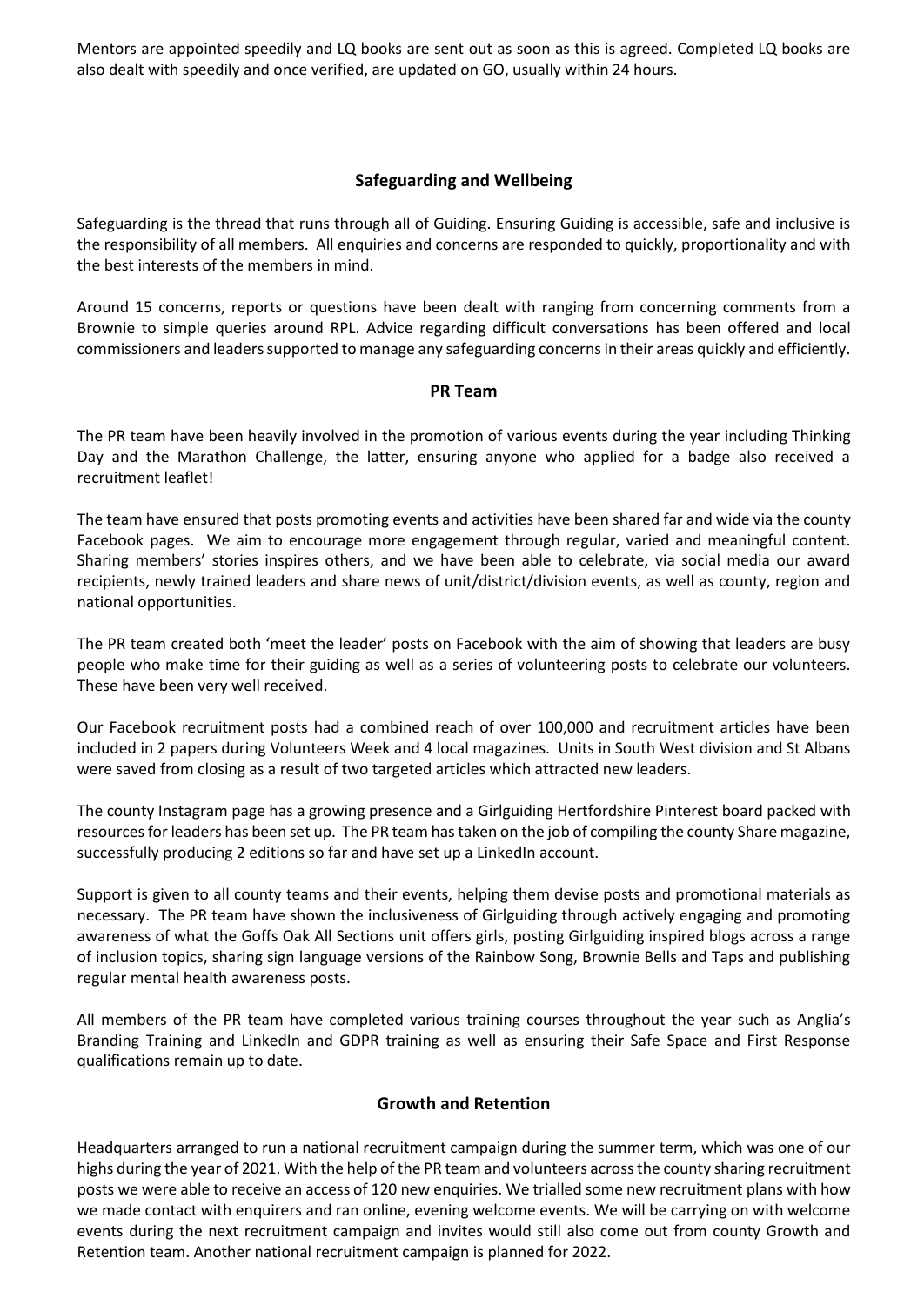Some units started to have local PR stands but uptake has been less as a lot of areas are cautious as a result of covid. We aim to participate in larger events in 2022 with the return of summer fairs and the County Show in May.

During volunteer week the county team sent thank you badges and cards to all volunteers across county. This year the badge was a design of a butterfly to represent the new beginning after such a tough period with the pandemic. To help with retention, region launched 1 and 3 year service awards, which have received very good feedback as new volunteers have felt appreciated sooner, rather than having to wait 5 years to receive their first award.

Thank you to all our volunteers across the county for all the help to keep guiding growing in Hertfordshire.

#### **Awards**

The awards given this year acknowledge the number of individuals we have in Hertfordshire who have been nominated by their peers as outstanding in their delivery of Guiding, in all its guises. Due to the ongoing pandemic, we again used virtual presentations instead of a physical gathering. This enabled awards to be given in a timely fashion.

# **Member and Long Service Brooch** 60 years - 1 50 years  $-6$ 40 years – 10 30 years – 13 **County Thanks Certificate**  $\mathfrak{Z}$ **County Good Service Certificate** 4 **Good Service Brooch and Certificate**  $\overline{2}$ **Gold Duke of Edinburgh Award** 1 **Anglia Guiding Star** 1 **Anglia Youth Award** 1 **Hertfordshire Good Guiding Badge and Certificate** 1

Following the 2021 awards event, the baton for the awards chair has been passed on.

### **Archives**

Anglia Archivists have met 4 times on Zoom this year. Meetings included trainings given by the Norfolk Record Office on Digitisation and Collections Management. Courses in Digital Preservation Skills, Providing Access to Preserved Digital Content, Archiving Personal Data (all run in conjunction with the National Archives), Paper Recognition (run by Preservation Equipment Limited) and Understanding Copyright (a series of webinars run by The Scottish Council on Archives) have also been attended. In October, the annual Anglia Archivists meeting was held, face-to-face, in Toft.

Uniform and other items were loaned for a display in St Albans Cathedral in celebration of the centenary of 9th St Albans Guides and Brownies.